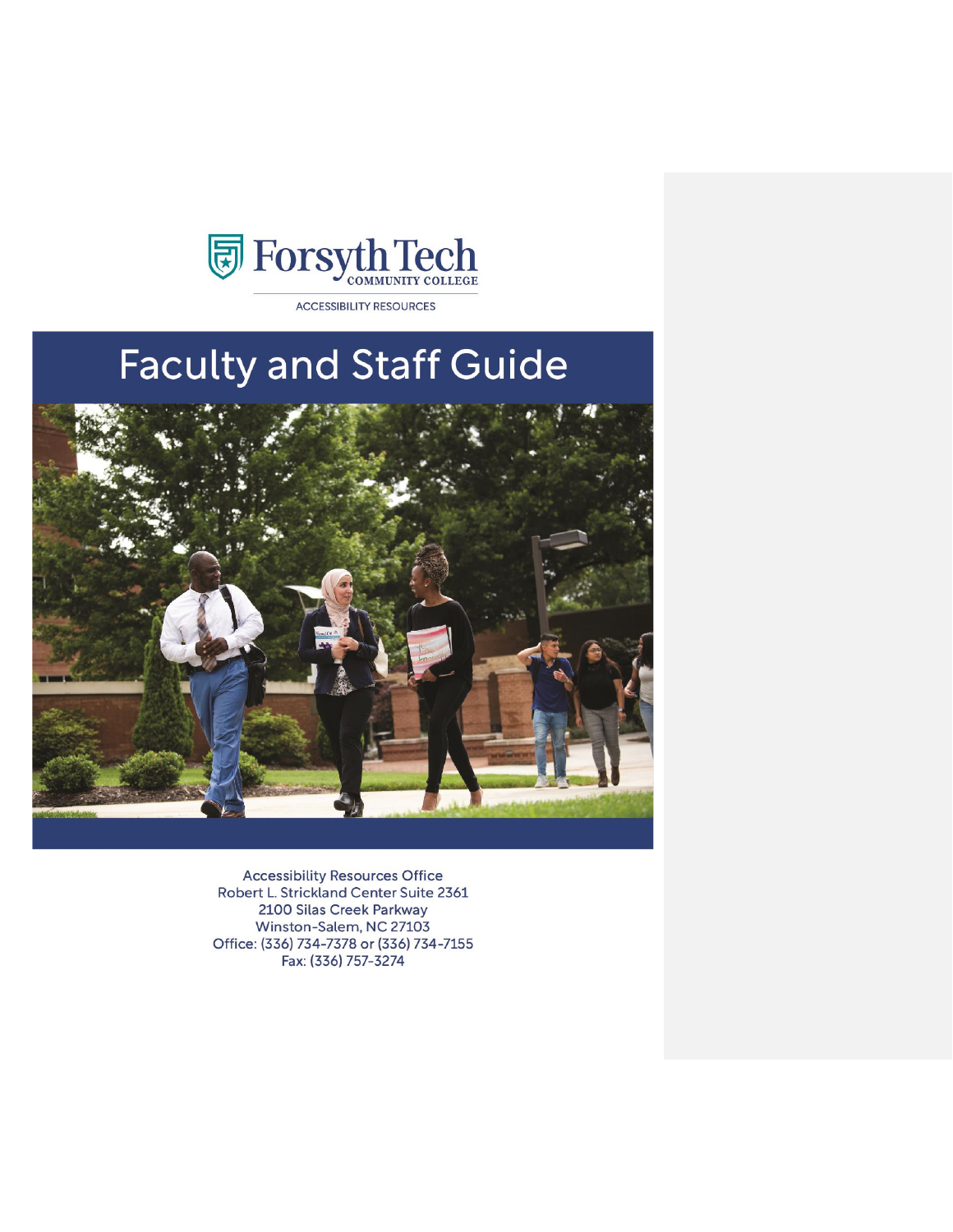# Table of Contents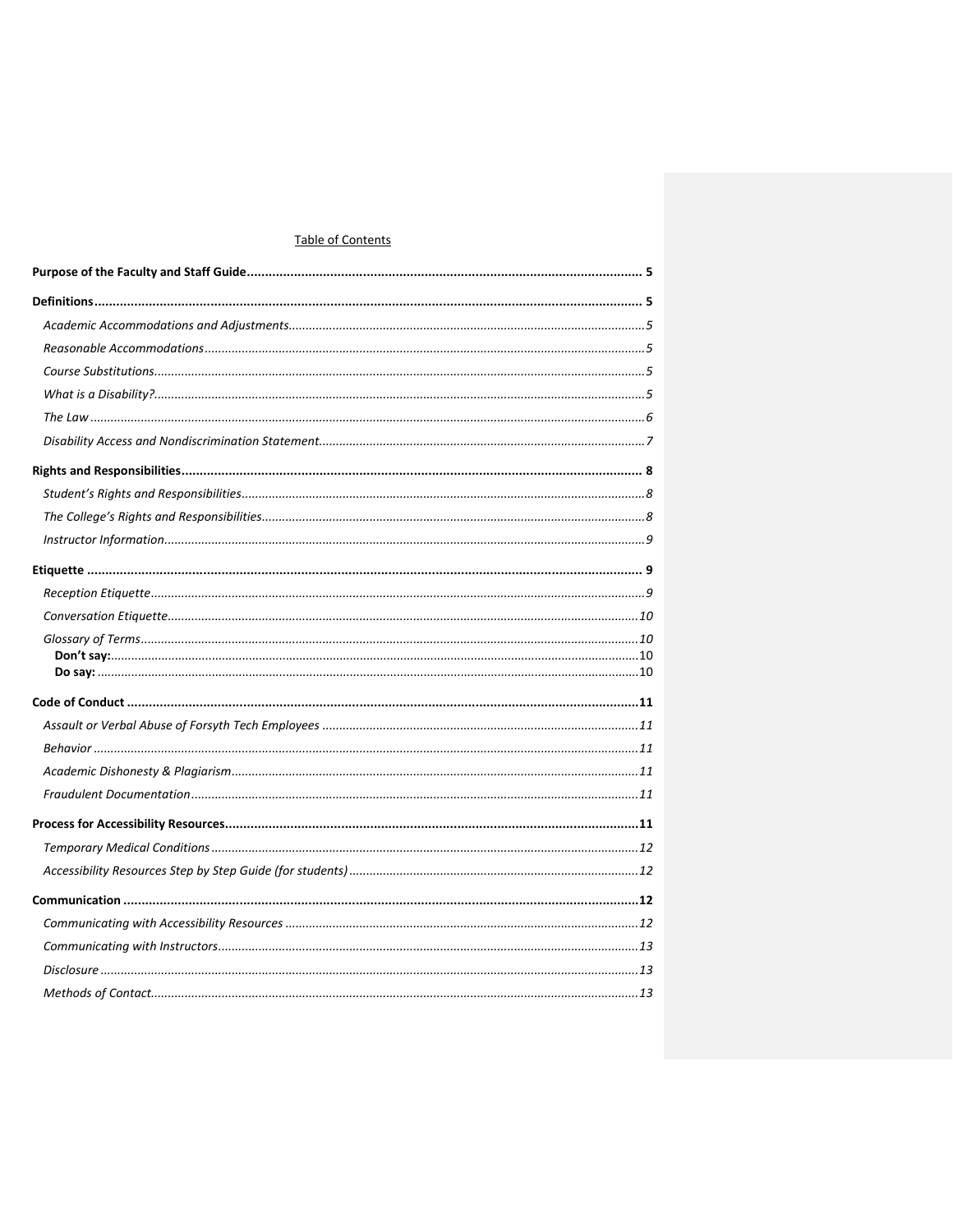| Alternative Accommodations for Non-Captioned Videos/DVDs/Films in Academic Courses23 |  |
|--------------------------------------------------------------------------------------|--|
|                                                                                      |  |
|                                                                                      |  |
|                                                                                      |  |
|                                                                                      |  |
|                                                                                      |  |
|                                                                                      |  |
|                                                                                      |  |
|                                                                                      |  |
|                                                                                      |  |
|                                                                                      |  |
|                                                                                      |  |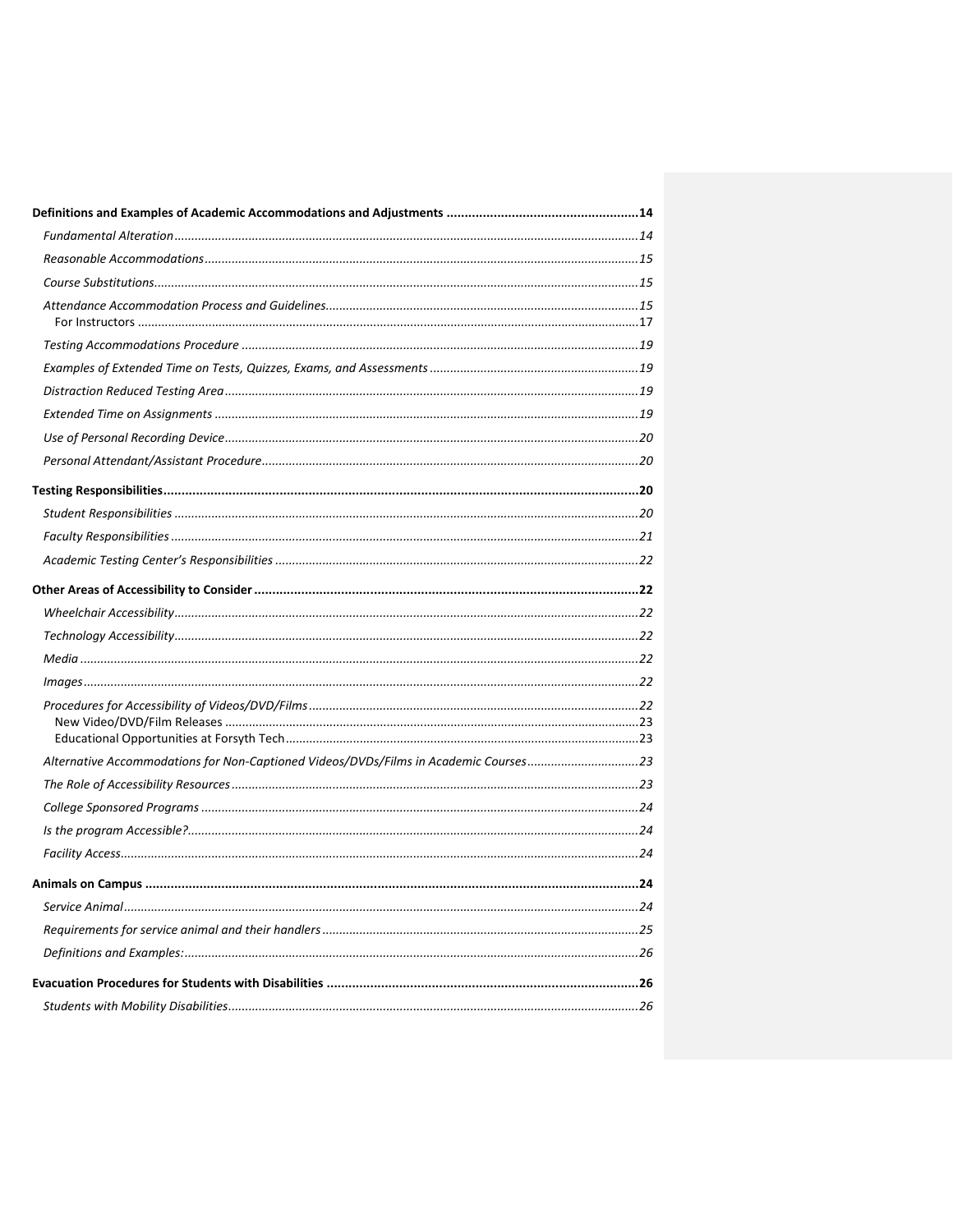| $\label{thm:main} \textit{Confidentiality} \textit{} \textit{} \textit{} \textit{} \textit{} \textit{} \textit{} \textit{} \textit{} \textit{} \textit{} \textit{} \textit{} \textit{} \textit{} \textit{} \textit{} \textit{} \textit{} \textit{} \textit{} \textit{} \textit{} \textit{} \textit{} \textit{} \textit{} \textit{} \textit{} \textit{} \textit{} \textit{} \textit{} \textit{}$ |  |
|-------------------------------------------------------------------------------------------------------------------------------------------------------------------------------------------------------------------------------------------------------------------------------------------------------------------------------------------------------------------------------------------------|--|
|                                                                                                                                                                                                                                                                                                                                                                                                 |  |
|                                                                                                                                                                                                                                                                                                                                                                                                 |  |
|                                                                                                                                                                                                                                                                                                                                                                                                 |  |
|                                                                                                                                                                                                                                                                                                                                                                                                 |  |
|                                                                                                                                                                                                                                                                                                                                                                                                 |  |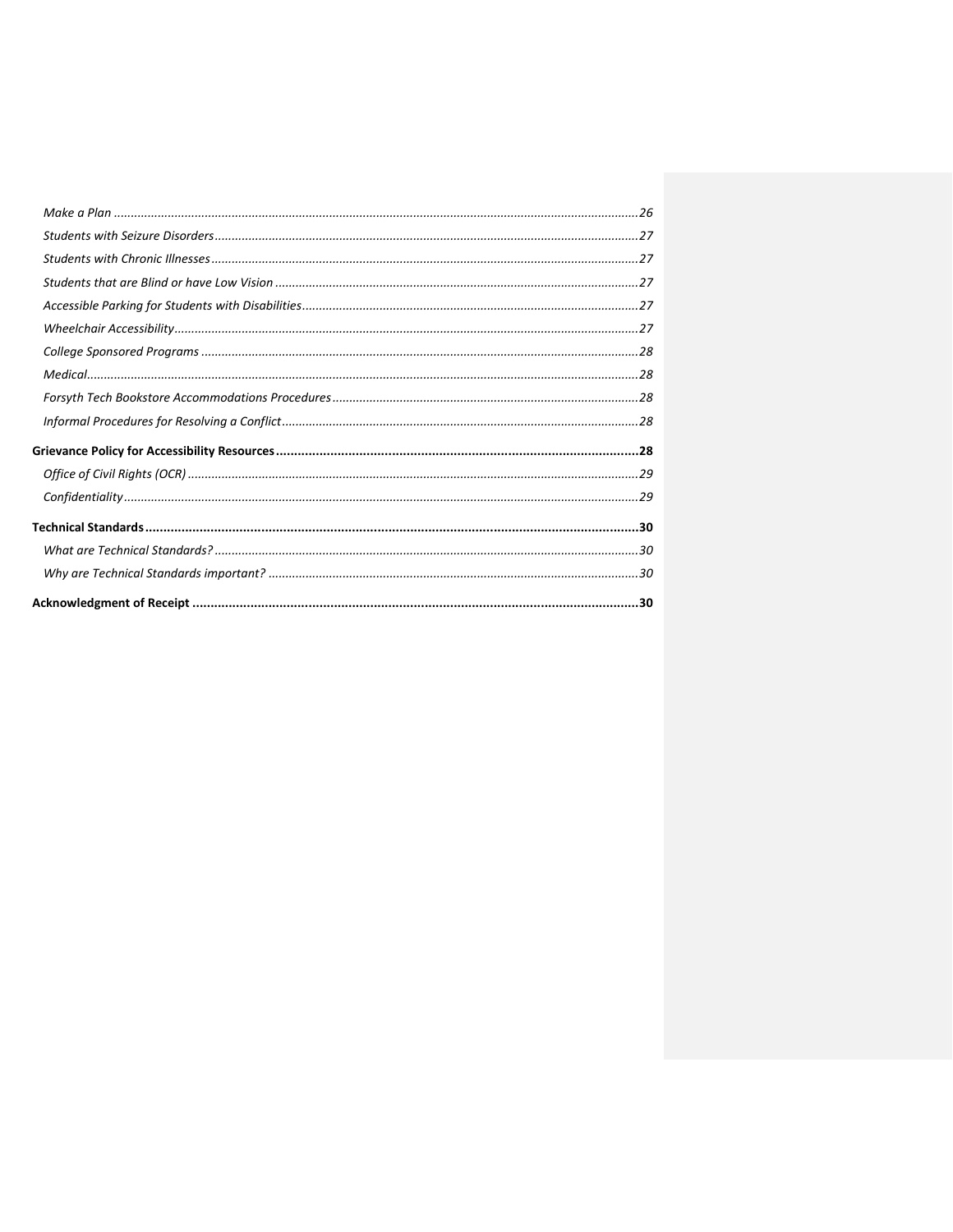# **Purpose of the Faculty and Staff Guide**

<span id="page-4-0"></span>The *Accessibility Resources Faulty and Staff Guide* include policies and procedures for Forsyth Technical Community College faculty and staff members. Faculty and staff members are responsible for knowing and abiding by the procedures and timelines stated in this guide. Readers should note that this document will continue to evolve as Forsyth Technical Community College and Accessibility Resources identify and address changing needs. Accessibility Resources is here to help you along your endeavors at Forsyth Technical Community College. Accessibility Resources is in the Robert L. Strickland Center in the Admissions/Records Suite 2361. If you have questions or need additional information, please contact:

> Accessibility Resources Office (336) 734-7378 or (336) 734-7155 General Fax 336-757-3252 Confidential Fax 336-734-7252 [Accessibility Resources](mailto:disabilityservices@forsythtech.edu) Email (open in new window) disabilityservices@forsythtech.edu

**Please note that the information in this guide is subject to change based on Americans with Disabilities Act (ADA) law. At the time of printing this guide reflected the most accurate and current information available.**

# **Definitions**

#### <span id="page-4-1"></span>Academic Accommodations and Adjustments

<span id="page-4-2"></span>Individual needs are addressed on a case by case basis through the provision of reasonable accommodations that allow the College to maintain the integrity of its programs and services. This section provides definition of terms used with academic accommodations and adjustments.

#### <span id="page-4-3"></span>Reasonable Accommodations

Academic adjustments, auxiliary aids/services or physical adjustments are necessary to make a facility or activity accessible to qualified individuals with disabilities. Once the individual is determined otherwise qualified, the known physical or mental limitation is to be accommodated unless it can be shown that the accommodation would impose an undue hardship.

#### Course Substitutions

<span id="page-4-4"></span>The Accessibility Resources Counselor does **not** approve course substitutions for any student with or without a disability. However, we can be a part of the deliberative process with a student that is registered with Accessibility Resources, the appropriate department chairperson and dean. "Course substitutions may be granted when deemed necessary for graduation or as a necessary accommodation to complete a degree as long as they are in compliance with state guidelines. Core courses (this includes concentration courses) cannot be substituted. General education and other major hour courses may be substituted with comparable courses. The appropriate department chairperson and dean must approve the course substitution in writing."

[Class Substitution](http://www.forsythtech.edu/catalog/1212/page/academic-information) (open in new window)

http://www.forsythtech.edu/catalog/1213/page/academic-information

## What is a Disability?

<span id="page-4-5"></span>A disability, under Section 504 of the Rehabilitation Act and the Americans with Disabilities Act, is described as a mental or physical impairment that substantially limits a major life activity. Examples of impairments that can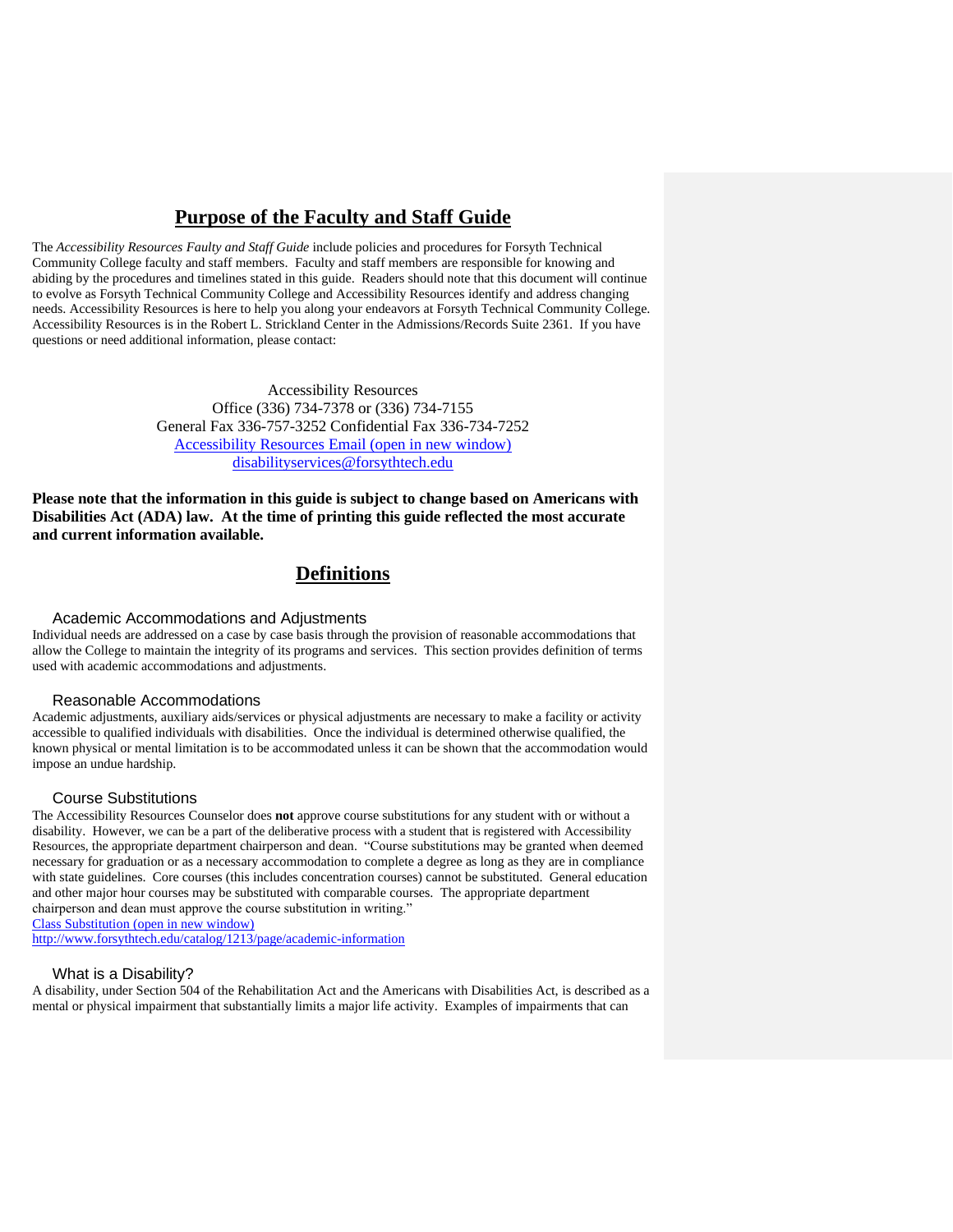have a substantial impact on a major life function are low vision and blindness, hard of hearing and deaf, mobility disabilities, learning disabilities, or systemic medical conditions. Major life activities include such things as caring for one's self, performing manual tasks, walking, seeing, hearing, speaking, breathing, learning and working.The definition of a disability and criteria for establishing eligibility for accommodations services under 504 and ADA for post-secondary institutions may be different than the definitions and criteria implemented in the public schools, rehabilitation programs, Social Security, Veterans Administration or as covered under insurance policies.

## The Law

<span id="page-5-0"></span>Section 504 of the Rehabilitation Act of 1973 states that **"**no otherwise qualified individual with a disability in the United States…shall solely by reason of …disability, be denied the benefits of, be excluded from the participation in, or be subject to discrimination under any program or activity receiving federal financial assistance."

According to Section 504, a person with a disability includes "any person who (1) has a physical or mental impairment which substantially limits one or more major life activities [including walking, seeing, hearing, speaking, breathing, learning, working, caring for oneself, and performing manual tasks], (2) has a record of such an impairment, or (3) is regarded has having such an impairment."

The Americans with Disabilities Act (ADA) of 1990 extended non-discrimination legislation to include institutions of higher education. Since the enforcement of ADA in 1992, higher education institutions have been under a mandate to ensure equal access for students with disabilities. The emphasis of the ADA is on **accessibility** for those who wish to pursue education at the postsecondary level. There is **no obligation** on the part of Forsyth Technical Community College to **make fundamental changes** in its **courses or curriculum** for students with disabilities. Section 504 protects the rights of qualified individuals who have disabilities such as, but not limited to:

Chronic Illnesses and Treatable Illnesses Include but are not Limited to:

- ADD/ADHD
- Blind/Low vision
- Cerebral Palsy
- Deaf/Hard of Hearing
- Epilepsy or Seizure Disorder
- Orthopedic/Mobility Disabilities
- **Diabetes**
- Multiple Sclerosis
- Muscular Dystrophy
- Specific Learning Disabilities
- Speech and Language Disabilities
- Spinal Cord Injury
- Tourette's Syndrome
- Traumatic Brain Injury
- Psychiatric Disorder
- **Arthritis**
- Cancer
- Cardiac Disease

Additionally, under the provisions of Section 504, the College **MAY NOT**:

- limit the number of otherwise qualified students with disabilities admitted
- make pre-admission inquiries as to whether an applicant is disabled
- exclude an otherwise qualified student with a disability from any course of study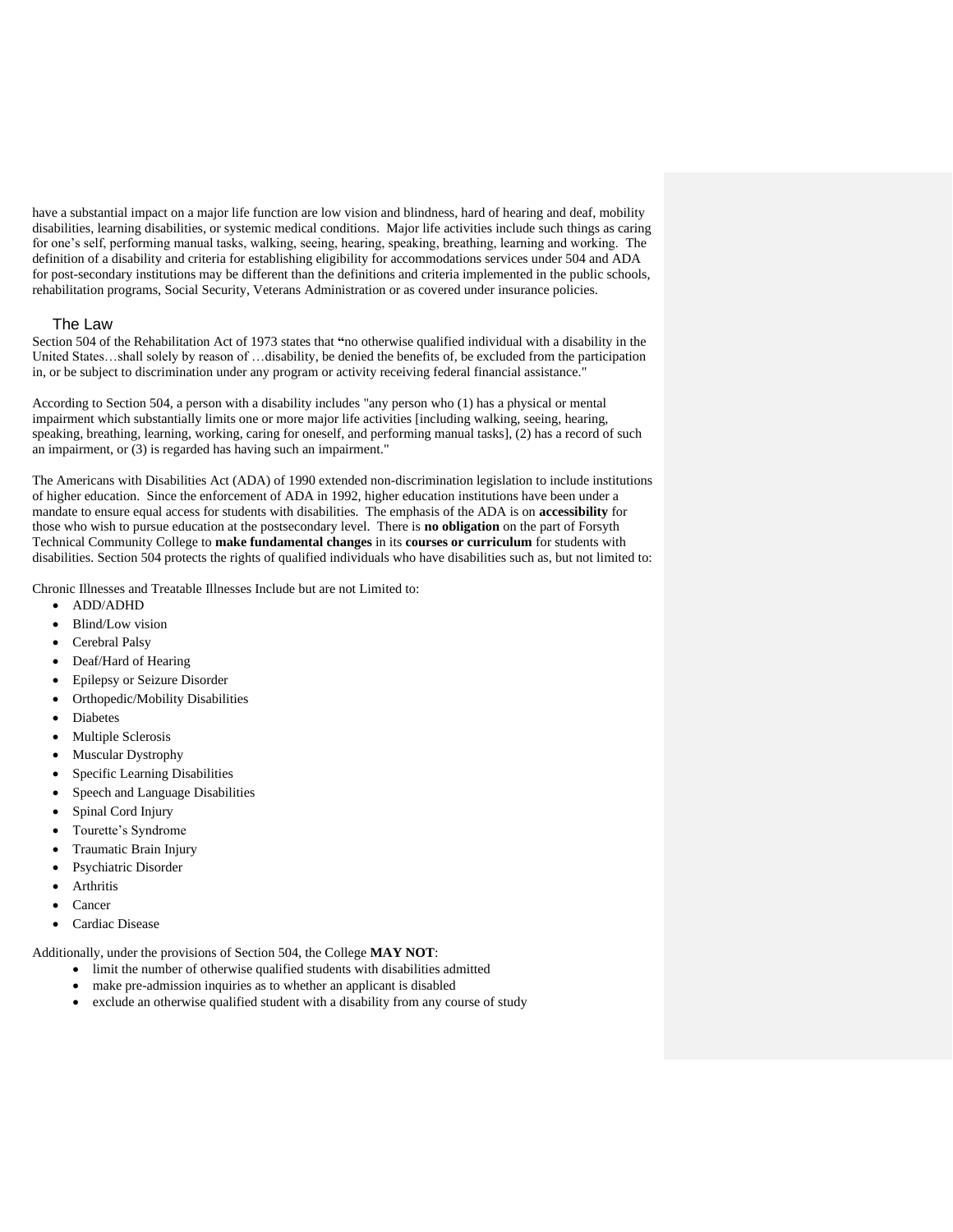- provide less financial assistance to students with disabilities than is provided to non-disabled students, or limit eligibility for scholarships based on a disability
- counsel students with disabilities into more restrictive career paths than are recommended to non-disabled students
- measure student achievement using methods that adversely discriminate against a student with a disability or
- establish rules and policies that have the effect of limiting participation of qualified students with disabilities in educational programs or activities.

The passage of the ADA Amendments Act of 2008 (ADAAA) broaden the coverage of the Americans with Disabilities and Rehabilitation Acts in the following four ways:

- the definition of "disability" is broader to include impairments that are episodic or in remission and can be considered a disability if they would substantially limit a major life activity during times when it is active
- added concentrating and thinking to the list of major life activities
- disability determinations must be made without considering mitigating measures, such as medication, hearing aids, etc.
- an impairment does not have to limit or be perceived to limit a major life activity for a person to meet the "regarded as having an impairment" definition.

#### Disability Access and Nondiscrimination Statement

<span id="page-6-0"></span>The College is committed to providing access to facilities and reasonable accommodations in the instructional process, in compliance with section 504 of the Rehabilitation Act of 1973 and the Americans with Disabilities Act of 1990. Forsyth Technical Community College does not discriminate, nor does it approve of discrimination against students or applicants on the basis of race, color, gender, age, national origin, disability, religion, pregnancy, veteran's status or political belief/affiliation. This policy of non-discrimination covers participation in all programs, support services, and activities. Forsyth Technical Community College is committed to providing equal access to technology, including the Internet and school web pages. The following has been designated to handle inquiries regarding the non-discrimination policies:

Vice President of Inclusive Excellence and Employee Care (336) 734-7263 2100 Silas Creek Parkway Winston-Salem, N.C. 27103-5197 or Human Resources Manager (336) 734-7645 2100 Silas Creek Parkway Winston-Salem, N.C. 27103-5197

Section 504 of the Rehabilitation Act of 1973 and the American's with Disabilities Act of 1990 both require institutions of higher education to "provide equal access to educational opportunities to otherwise qualified "persons with disabilities". It is the responsibility of the student with a disability to provide documentation of the disability. The documentation must certify that the disability creates a substantial limitation of a major life activity in order to establish eligibility for protection under the law. Forsyth Technical Community College does not make pre-or postadmission inquiries or referrals based on an assumption that a student has a disability. It is the **responsibility of the student** with a disability to **initiate the request for accommodations or services** by contacting the ACCESSIBILITY RESOURCES Counselors. Achieving reasonable accommodations for a student with a disability involves shared responsibility between students, faculty, staff, and administrators.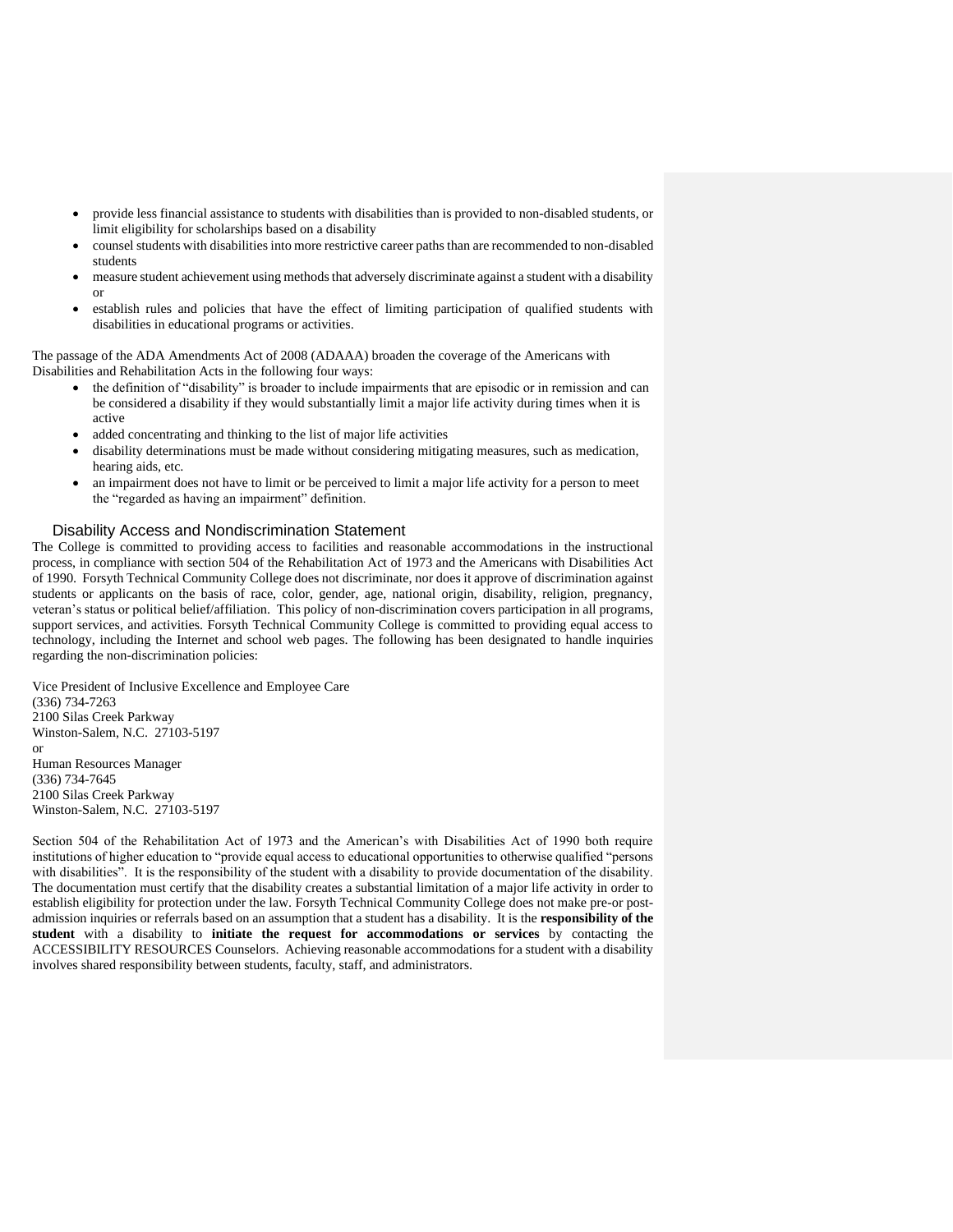# **Rights and Responsibilities**

## <span id="page-7-0"></span>Student's Rights and Responsibilities

<span id="page-7-1"></span>Students with disabilities at Forsyth Technical Community College have the **right** to**:**

- equal access to courses, programs, services, jobs, and activities offered by the college
- equal opportunity to work, learn, and receive accommodations
- confidentiality of information regarding their disability as applicable laws allow.

Students with disabilities at Forsyth Technical Community College have the **responsibility** to:

- meet the College's qualifications and maintain essential instructional standards for programs, courses, services, and activities
- self-identify disability status in a reasonable and timely manner if they are seeking academic adjustments, auxiliary aids and services
- provide disability documentation from a **\*qualified professional** that reflects the student's current disability status, and how their disability limits participation in courses, programs, services, and activities

**\*Examples of qualified professionals:** for deaf or hard of hearing-licensed audiologist, for blind or low vision-licensed ophthalmologist, for cognitive disabilities-licensed psychologist, for physical disabilities-licensed medical doctor that specializes in that physical disability

• follow published procedures for obtaining academic accommodations.

# <span id="page-7-2"></span>The College's Rights and Responsibilities

Forsyth Technical Community College has the **right** to:

- identify and establish essential functions, abilities, skills, knowledge, and standards for courses, programs, services, jobs, and activities, and to evaluate on this basis
- request and receive current documentation from a qualified professional that supports the request for academic accommodations
- deny a request for academic accommodations, if the documentation does not demonstrate that the request is warranted, or if the individual fails to provide appropriate documentation
- select among equally effective academic accommodations
- refuse to provide an academic accommodation that imposes a fundamental alteration on a program or activity of the college.

Forsyth Technical Community College has the **responsibility** to:

- accommodate the known limitations of an individual or otherwise qualified student with a disability • ensure that courses, programs, services, and activities, when viewed in their entirety, are available and usable in the most integrated and appropriate settings,
- provide or arrange academic accommodations for students with disabilities in courses, programs, services, and activities
- to maintain appropriate confidentiality of records and communication, except where permitted or required by law
- to maintain academic standards by providing accommodations without compromising the content, quality, or level of instruction.

## Instructors' Responsibilities

1) The **disability statement** is required by Americans with Disability Act (ADA) Federal Law to be on all syllabi for any college or university that receives any type of Federal funding like Pell Grant funding. Until the ADA Federal Law is updated or changed there is no substitute or excuse for not having this statement on any syllabi.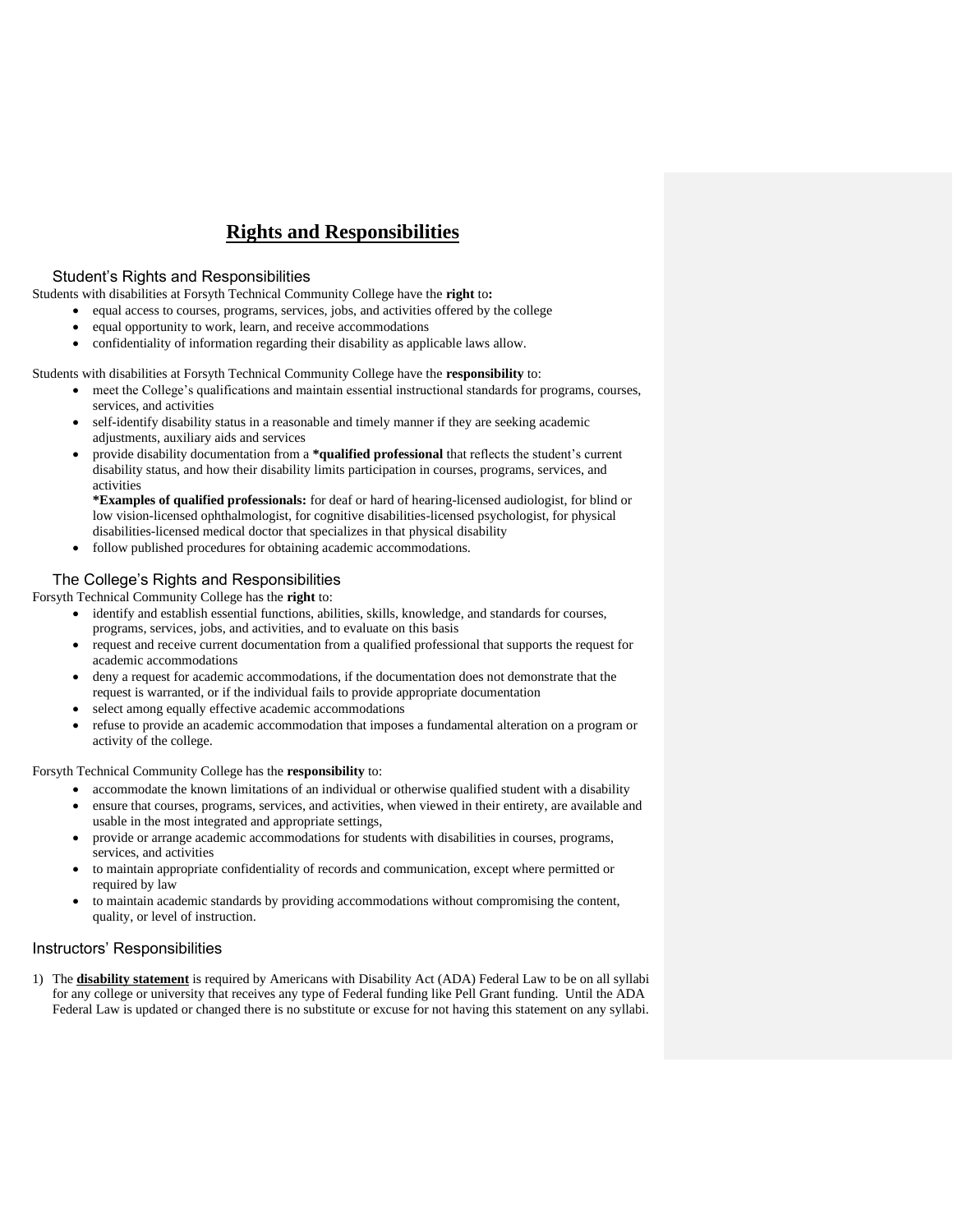Therefore, it is extremely important that the disability statement is placed on all Forsyth Technical Community College syllabi.

- 2) The **accommodation process** is that the student will self-disclose to Accessibility Resources and submit supporting documentation. A Request for Services form will be completed during an interactive meeting between the student and counselor. The decision letter will be emailed to student. Accommodations will be emailed to each instructor with cc: to the student no later than the fourth day of classes. The **accommodations do not start** until the instructors get the email of accommodations. Accommodations are not retroactive. Therefore, an instructor is not required to go back and re-give tests because the verified accommodation sheet was received after the test was given.
- 3) The **Academic Testing Center,** located in the Hauser building, room 254, is available for instructors to use but using the Academic Testing Center is not a requirement for instructors to use if the instructors can provide testing accommodations themselves.

#### Instructor Information

<span id="page-8-0"></span>The information provided is confidential and should not be shared without the student's written permission. Speaking with the student regarding accommodations, academic progress, and classroom behavior is always appropriate; however, questioning their disability is inappropriate and may be illegal. The basis of our decision is the stance of the Office of Civil Rights on this matter as stated in a September 2007 letter that is posted on-line. "In providing an academic adjustment, your postsecondary school is not required to lower or effect substantial modifications to essential requirements. For example, although your school may be required to provide extended testing time, it is not required to change the substantive content of the test.

In addition, your postsecondary school does not have to make modifications that would fundamentally alter the nature of a service, program or activity or would result in undue financial or administrative burdens. Finally, your postsecondary school does not have to provide personal attendants, individually prescribed devices, readers for personal use or study, or other devices or services of a personal nature, such as tutoring and typing." If the instructor accepts the request for a volunteer note taker and Student would like the instructor to make the following **announcement**: "If anyone is interested in being a volunteer note taker, please turn your notes in to me at the end of class so that I may make a copy for another student."

If you have any questions, please do not hesitate to contact [Email to Accessibility Resources](mailto:disabilityservices@forsythtech.edu) (open in a new window) [disabilityservices@forsythtech.edu,](mailto:disabilityservices@forsythtech.edu) call extension 7348 or 7155, or visit us at the Robert L. Strickland Center, Admissions/Records Suite 2361.

# **Etiquette**

<span id="page-8-1"></span>The first step in interacting with students with disabilities seems obvious; treat them as you would any other student. Students with disabilities come to the community college for the same reasons others do. They bring with them the same range of backgrounds, intelligence, and academic skills. The information serves as a guide for use in everyday situations.

#### <span id="page-8-2"></span>Reception Etiquette

- When introduced to a person with a disability, offering to shake hands is appropriate. People with limited hand use or those who use an artificial limb can usually shake hands. Shaking hands with the left hand is an acceptable greeting.
- Treat adults as adults. Never patronize people using wheelchairs by patting them on the head or shoulder.
- When addressing a person who uses a wheelchair, never lean on the person's wheelchair. The chair is a part of the body space of the person who uses it.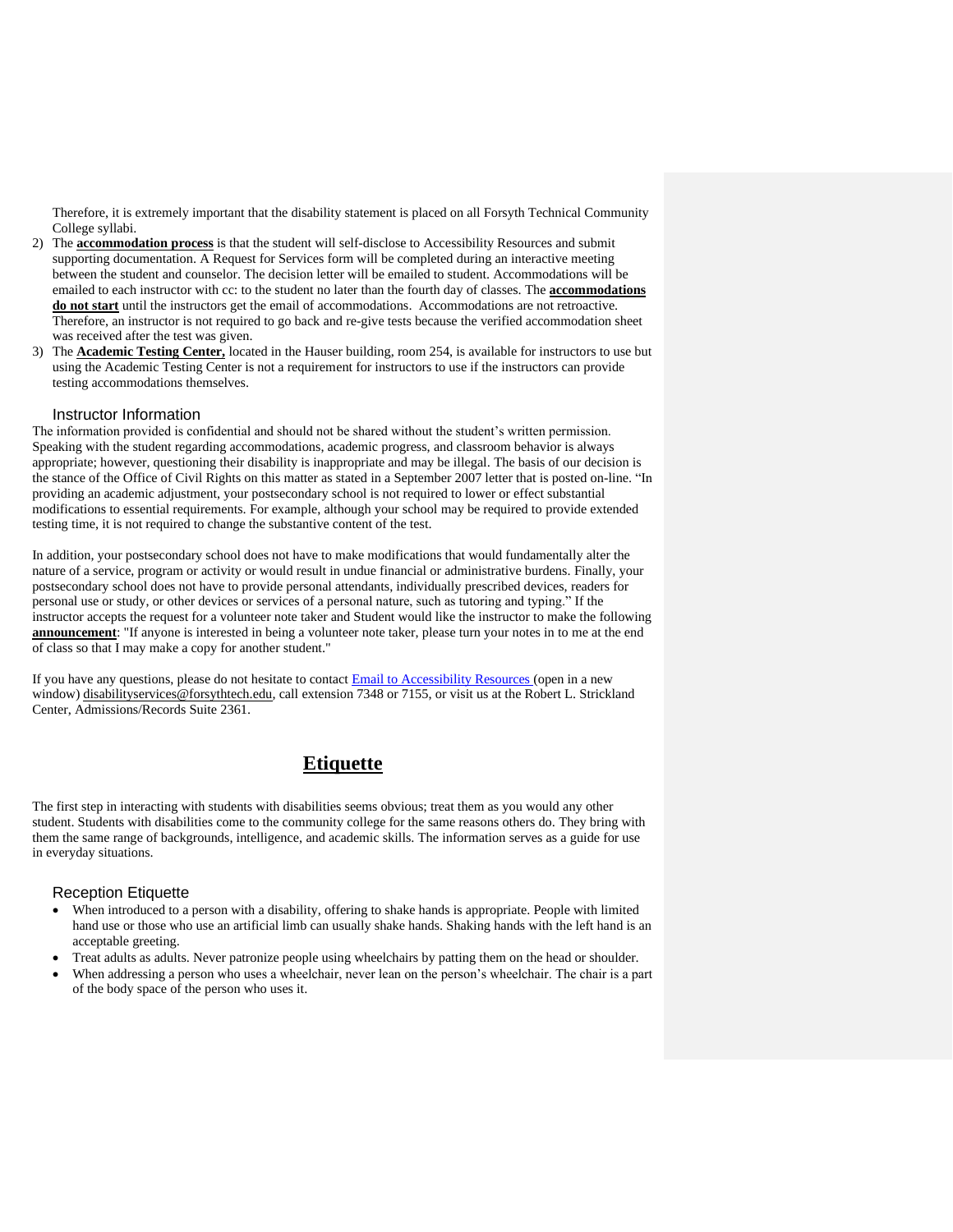- When talking with a person who has a disability, look at and speak directly to that person rather than through a companion who may be present.
- If an interpreter is present, speak to the person who has come to see you, not to the interpreter. Maintain eye contact with your visitor, not the interpreter.
- You can offer assistance with sensitivity and respect. If the offer to assist is declined, do not insist. It the offer is accepted, listen to or ask for instructions (i.e. allow a person a visual disability to take your arm at or above the elbow so that you can guide rather than propel the person).

# Conversation Etiquette

- <span id="page-9-0"></span>• Relax. Don't be embarrassed if you happen to use common expressions such as, "See you later" or "Got to be running along" that seem to relate to the person's disability. People who are visually/mobility disabled use these expressions.
- To get the attention of a person with a hearing loss, tap the person on the shoulder or wave your hand. Look directly at the person and speak clearly and slowly. Show consideration by placing yourself facing the light source and keeping your hands away from your mouth when speaking. Keep mustaches well-trimmed. Shouting will not help and may decrease the person's ability to understand. Writing notes are fine for short conversations.
- When talking with a person in a wheelchair for more than a few minutes, please sit down in order to place yourself at the person's eye level.
- When greeting a person with severe loss of vision, always identify yourself and others who may be with you. Speaking in a normal tone of voice, indicate in advance when you will be moving from one place to another, and let it be known when the conversation ends.
- Listen attentively when talking with a person who has a speech disability. Keep your manner encouraging rather than correcting. When necessary, ask short questions that require short answers. Never pretend to understand if you are having difficulty; repeat what you understand. The person's reactions will guide you to understanding.

## <span id="page-9-1"></span>Glossary of Terms

People with disabilities are people first; they prefer that you focus on their individuality, not their disability. The language used to portray individuality with disabilities establishes access and acceptance in the community. The following glossary of terms is offered as a guide to acceptable terms:

## <span id="page-9-2"></span>**Don't say:**

- Handicap, handicapped
- Victim of or afflicted with a stroke, polio, muscular dystrophy, etc.
- Wheelchair-bound or confined to a wheelchair
- Deaf or Dumb
- Normal, healthy (when used as an opposite of disabled)
- The deaf, the visually impaired, the disabled
- Spastic, Mongoloid, crazy, deformed, defected, crippled. These words are offensive, dehumanizing, degrading, and stigmatizing.

## <span id="page-9-3"></span>**Do say:**

- Person with a disability Emphasize the person, not the disability.
- Person who has multiple sclerosis or person who has had a spinal cord injury
- Person who uses a wheelchair or has a wheelchair Most people who use a wheelchair do not regard them as confined. They are viewed as liberating.
- Person who is deaf, hearing disability, or hard of hearing Most individuals who are deaf are capable of speech. An inability to hear or speak does not indicate lowered intelligence.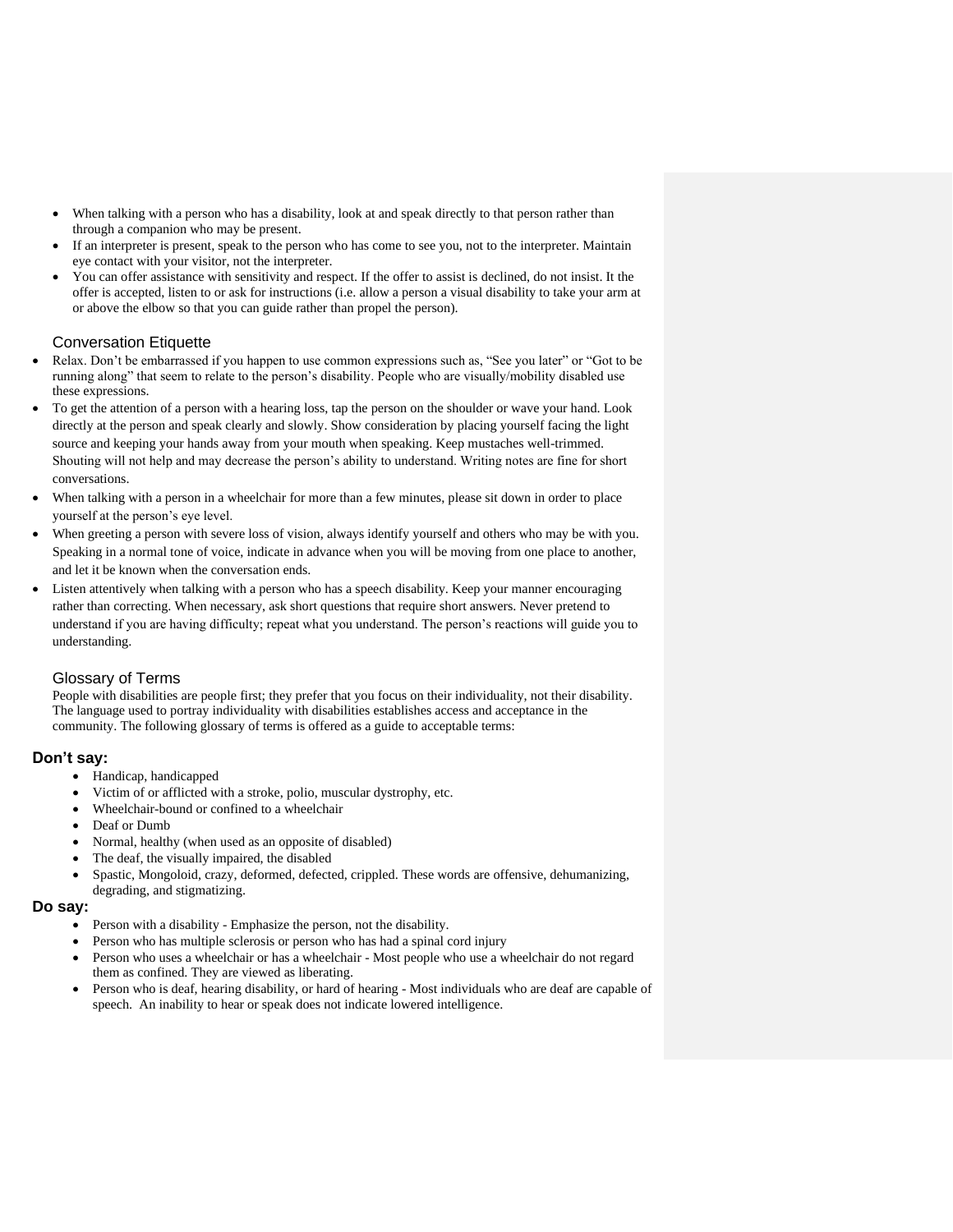- Person without a disability
- Person who is deaf, hard of hearing, low vision, blind, disabled etc. State the person or individual before the disability
- Speaking with the student regarding approved accommodations, academic progress, and classroom behavior is always appropriate; however, questioning his/her disability is inappropriate and may be illegal.

# **Code of Conduct**

<span id="page-10-0"></span>Accessibility Resources takes seriously its responsibility to protect and promote a positive learning environment at Forsyth Technical Community College, and **all** students are expected to adhere to the College's Student Code of Conduct policies.

# Assault or Verbal Abuse of Forsyth Tech Employees

<span id="page-10-1"></span>A student shall not intentionally cause or attempt to cause physical injury, verbal abuse or harassment or communicate a threat to a Forsyth Tech employee.

#### Behavior

<span id="page-10-2"></span>Students are expected to be responsible for their behavior. The rights and feelings of others must be respected both in the classroom and outside it.

## Academic Dishonesty & Plagiarism

<span id="page-10-3"></span>In the area of academics, students are expected **not** to give or receive help during quizzes, tests or exams, **not** to submit papers or reports (that are supposed to be original work) which are **not** entirely their own, and **not** to cite source materials improperly.

## Fraudulent Documentation

<span id="page-10-4"></span>Students, who furnish false oral, written or forged documentation for a medical condition or disability to deliberately misrepresent, alter or modify forms and/or reports used to determine eligibility and/or accommodations will be reported to the Division Dean, and Dean of Student Services for appropriate disciplinary action. The Forsyth Technical Community College Student Code of Conduct details offenses, which may lead to sanctions and is written in the Curriculum Student Handbook.

# **Process for Accessibility Resources**

<span id="page-10-5"></span>Students with disabilities are expected to meet the qualifications and maintain the essential institutional standards for courses, programs, activities, and facilities. Accessibility Resources promote self-advocacy. Students are encouraged to be independent thinkers who know their learning strengths and weaknesses and subsequently develop appropriate coping strategies for academic success, including approaching instructors and discussing any Accessibility Resources which they are eligible to receive. This philosophy promotes independence and develops the skills students will need to function successfully in the workplace.

# **To establish eligibility for accommodations, students must:**

- Submit all appropriate documentation regarding his/her medical condition or disability to Accessibility Resource. It is strongly recommended at least *30 days* **prior to beginning of the semester.** (Note: Certain accommodations may take longer than 30 days to arrange, therefore disclosing too as soon as possible is imperative)
- Meet with an Accessibility Resources Counselor to discuss services and/or accommodations. This meeting is required for the accommodations and/or services to begin.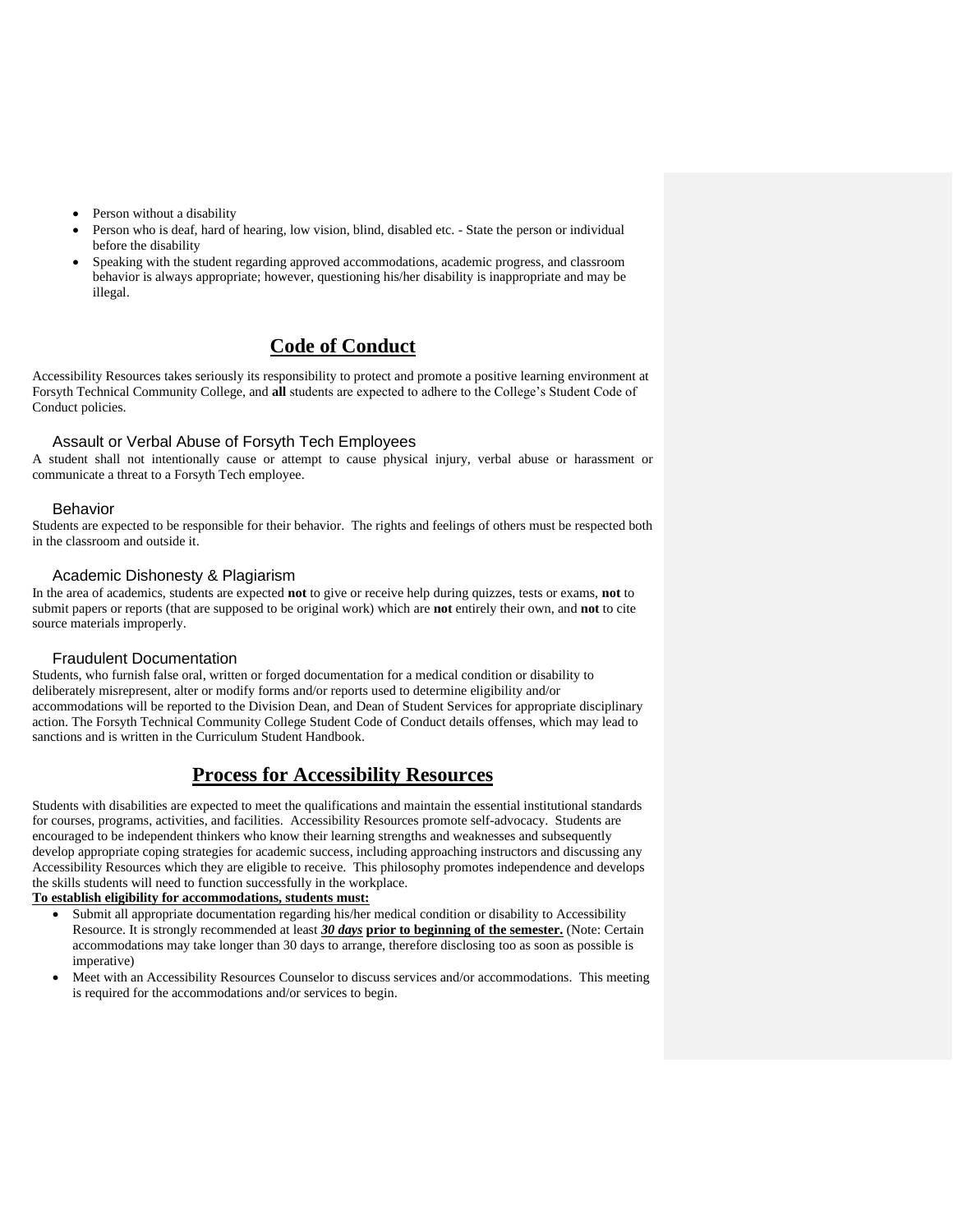# Temporary Medical Conditions

<span id="page-11-0"></span>Some medical conditions or disabilities are temporary (ex: a broken hand) and may only require accommodations for a limited time. Each case is considered individually. The student will need to bring documentation when they schedule a meeting.

<span id="page-11-1"></span>Accessibility Resources Step by Step Guide (for students)

Step 1 - Students should meet with an **[Accessibility Resources](mailto:disabilityservices@forsythtech.edu) Counselor(s)** (opens in new window) [disabilityservices@forsythtech.edu](mailto:disabilityservices@forsythtech.edu) or (336) 734-7378 or (336) 734-7155.

Step 2 - Students are to self-disclose their disability to Accessibility Resources. Early self-disclosure will allow the Accessibility Resources Counselor(s) to set up accommodations. *Some accommodations may take 6-8 weeks before services can start. Please plan accordingly.*

Step 3 – The student should turn in the appropriate documentation of their disability as well as complete a Consent of Release.

Step 4 - Once the student has submitted the required documentation and consent of release, the Accessibility Resources Counselors will contact the student to schedule an **Interactive Process Meeting**.

Step 5 - A decision letter will be emailed to the student's Forsyth Tech email account. Students will receive their accommodation form through their Forsyth Tech email account on the first week of August for fall semester accommodations, the first week of December for spring semester accommodations and the first week of May for summer session accommodations if they are registered for courses at that time. After the student receives their accommodation letter, if they have concerns or questions about the accommodations, they need to schedule an appointment with Accessibility Resources.

**The accommodation process only requires the student to email us at [disabilityservices@forsythtech.edu](mailto:disabilityservices@forsythtech.edu) if they do not want all of their instructors to be emailed their accommodations. This email request must be received by 5:00 PM on the third day of the new semester.**

Step 6 - On the fourth day of the new semester all their instructors will be emailed their accommodations. The student will be copied on each of these emails. Accommodations will start when the instructor receives the email. If a student needs an accommodation before the fourth day of the new semester, the student can forward the email they received from Accessibility Resources prior to the start of the classes referring to Step 5 to their instructor(s).

<span id="page-11-2"></span>Step 7 - It is extremely important to **discuss** your **accommodations** with each of their **instructors** to ensure both student and instructor (s) understand how they will be implemented. **Accommodations are not retroactive.**

# **Communication**

#### Communicating with Accessibility Resources

<span id="page-11-3"></span>Once the student has submitted the appropriate documentation to Accessibility Resources, the Counselor will review the documentation and schedule an appointment to meet with the student. The student is required to meet with the Counselor to discuss the request for accommodations and/or services. Students are encouraged to submit documentation early and not wait until the beginning of the semester**.** Submit appropriate documentation regarding his/her medical condition or disability to Accessibility Resources at least *30 days* prior to beginning of the semester. (Note: Certain accommodations may take longer than 30 days to arrange (such as coordination of American Sign Language interpreters or purchase/installation of assistive technology), therefore disclosing to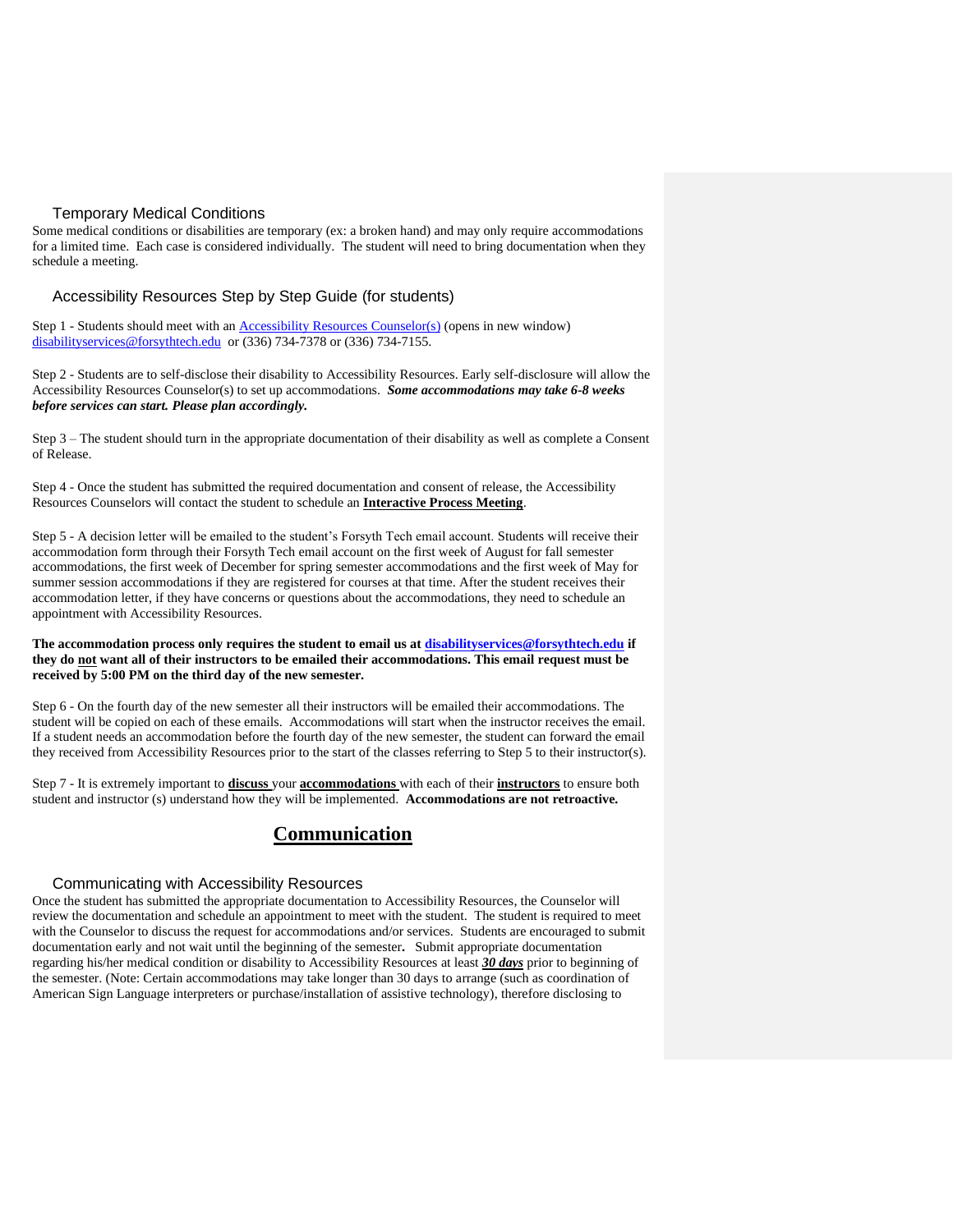Accessibility Resources as soon as possible is imperative). During the accommodation process, the Counselor will ask the student to provide his/her perspective on their medical condition or disability in the following areas:

- 1. how do you describe your condition?
- 2. describe in as much detail as possible how the diagnosed condition is currently impacting and substantially limiting your performance
- 3. what accommodations, auxiliary aids, adaptive equipment, modifications and/or services have been provided in the past?
- 4. describe the accommodations or services that you think you will need and why.

Based off the documentation, recommendations, and the interview with the student, the Counselor is responsible for determining eligibility for services and developing the accommodation letter, which outlines the approved accommodations, and/or services that a student will receive for that semester or summer session. A student may choose not to use the approved accommodations in all their classes. Determining accommodations is an ongoing process. The student may find that a class is "universally designed," and he or she does not need the accommodations that were initially identified.

Accommodation letters are emailed to students:

- 1) the first week of August for the Fall Semester,
- 2) the first week of December for the Spring Semester, and
- 3) the first week of May for the Summer Semester.

Students who do not receive an accommodation letter the week before the semester starts are responsible for contacting Accessibility Resources. Accommodations that are approved by the College will be made available at no cost to the student. **Equipment for personal use, attendant care, and educational assistants to be used inside or outside of the classroom are the responsibility of the student**. Forsyth Technical Community College is not responsible for the location, scheduling, or funding of such services

#### Communicating with Instructors

<span id="page-12-0"></span>The accommodation process requires communication. The student must communicate with each instructor to disclose how they are affected in an academic function in order to identify which accommodations will be needed, to plan for these accommodations, and to report any barriers to access.

#### **Disclosure**

<span id="page-12-1"></span>The primary way that the student formally discloses to the instructor is by requesting and receiving an accommodation letter from Accessibility Resources. This letter informs the instructor that the student has a documented disability and states which accommodations the student is eligible to receive. **Instructors should not tell a student they may have a disability. The student must self-disclose.**

No matter how comprehensive and well written the letters of accommodation are, there is no substitute for student input. Therefore, once the student receives the letter, he/she must communicate with each instructor to discuss the letter and the how the accommodations will be met. For example, will a student with extended time on tests be taking their tests in the Academic Testing Center or in a separate classroom? The implementation of the accommodation may vary from student to student.

Whenever possible, it is recommended that the student contact instructors at the start of the semester. This will allow instructors to have the necessary information in time to arrange accommodations. In addition, early and private contact can guarantee confidentiality by preventing on-the-spot disclosure in the presence of others.

#### <span id="page-12-2"></span>Methods of Contact

The student can often choose the method of contact to use when communicating with an instructor. This important decision should be based on: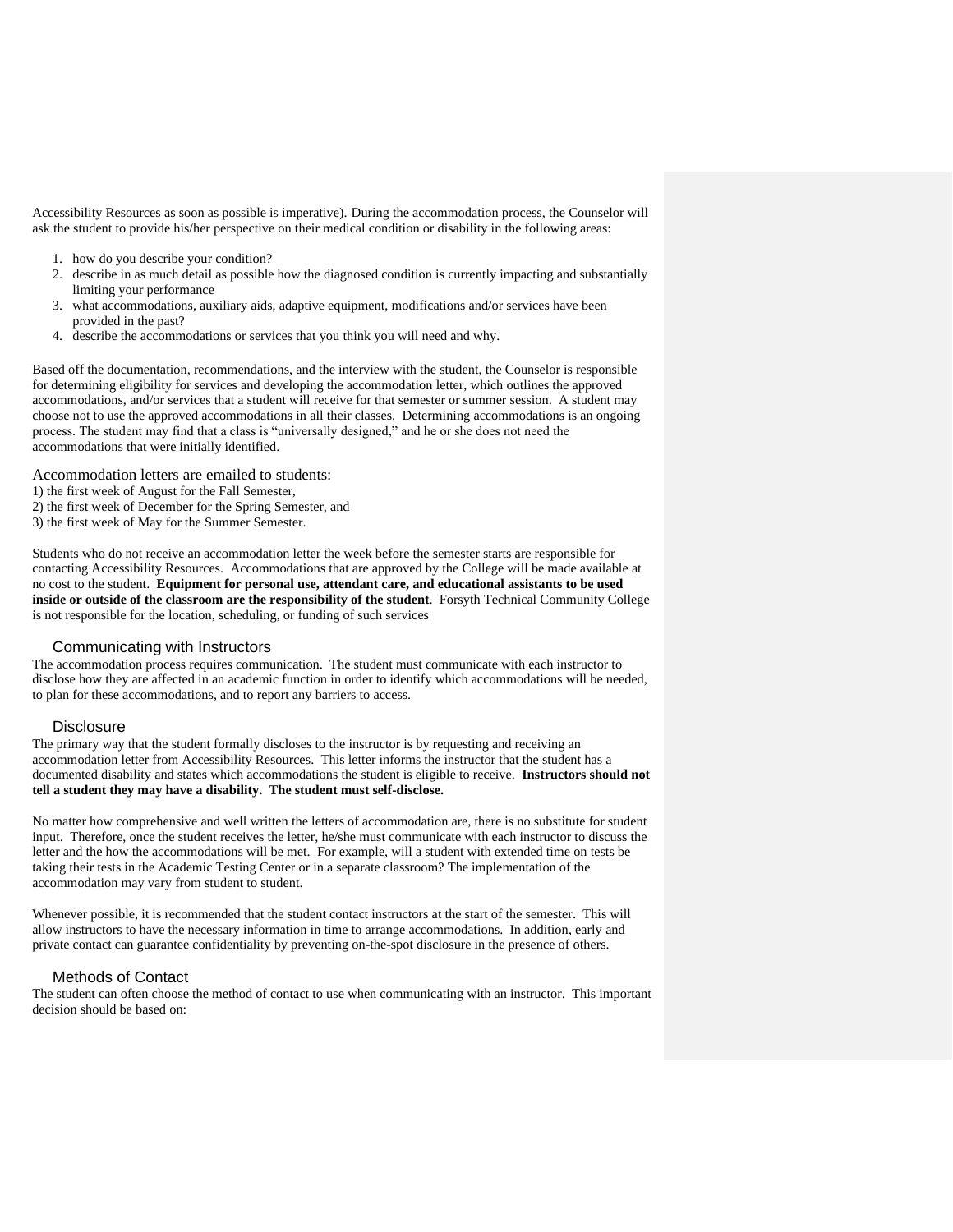- Communication skills what is the best method of communication for the student.
- Instructor availability contact information for instructors is listed on the course syllabus. Instructors may tell students the best way to make contact via the syllabus or during the first class meeting. Most often, several different methods of communication will be used throughout the semester. The student should inform instructors if there is a preferred method of communication or a need to use a specific method for access reasons. Regardless of the method, it is imperative that the student effectively communicate with instructors

regarding accommodations. Listed below are three methods of communicating.

#### ➢ **In-Person**

If effective for the student, an in-person contact is highly recommended either as a primary or secondary method. This will allow the student to demonstrate abilities and difficulties and introduce any specialized equipment or materials. In addition, it will allow instructors to show course materials, websites, locations, etc. It will also usually allow time for questions or clarification.

#### ➢ **Email**

Email is a good way to make initial contact with instructors, to request a meeting time, and to make follow up contacts. Students have used email to share information prior to the in-person meeting especially when accommodations are needed for the meeting. Email may also be used as a primary method of communication when a student has certain types of communication difficulties. At Forsyth Technical Community College email is often the preferred form of communication by many instructors. Email provides a written record of what was shared. For some students, email communication can reduce the anxiety of a face-to-face contact. It can also be useful for students who benefit from visual supports. Email can also be used to follow up on in-person meetings to summarize, ask additional questions, ask for clarification, provide reminders, etc. One limitation regarding email communication is the possible lack of confidentiality. Some instructors may not share certain information by email. Course grades would be one example.

## ➢ **Telephone**

Telephone contact can reduce time and travel. It can be a good choice for students who have strong auditory skills or those who benefit from auditory format. It is often used for follow-up meetings and as a friendly reminder regarding accommodation needs (ex: testing accommodations).

# <span id="page-13-0"></span>**Definitions and Examples of Academic Accommodations and**

# **Adjustments**

We address the needs of students on a case-by-case basis through the provision of reasonable accommodations that allow the College to maintain the integrity of its programs and services. This section provides definition of terms used with academic accommodations and adjustments. Accessibility Resources Counselors are not subject matter experts in the programs that are offered at Forsyth Tech, if one feels that an accommodation is unreasonable or would fundamentally alter a course, please reach out to us to discuss.

# <span id="page-13-1"></span>Fundamental Alteration

According to the Americans with Disabilities Act, a fundamental alteration is a change that is so significant that it alters the essential nature of the goods, services, facilities, privileges, advantages, or accommodations offered.

The following is an example of when an accommodation would fundamentally alter course requirements: Student is taking ENG 002 and has requested the accommodation of Reader – requiring printed materials to be read aloud either by a person or screen reading/assistive technology on a computer. ENG 002 – Transition English – is designed to provide a foundation for students' development of academic habits, learning strategies, social skills, and growth mindset necessary to be successful in college-level English. In addition, the students will be learning to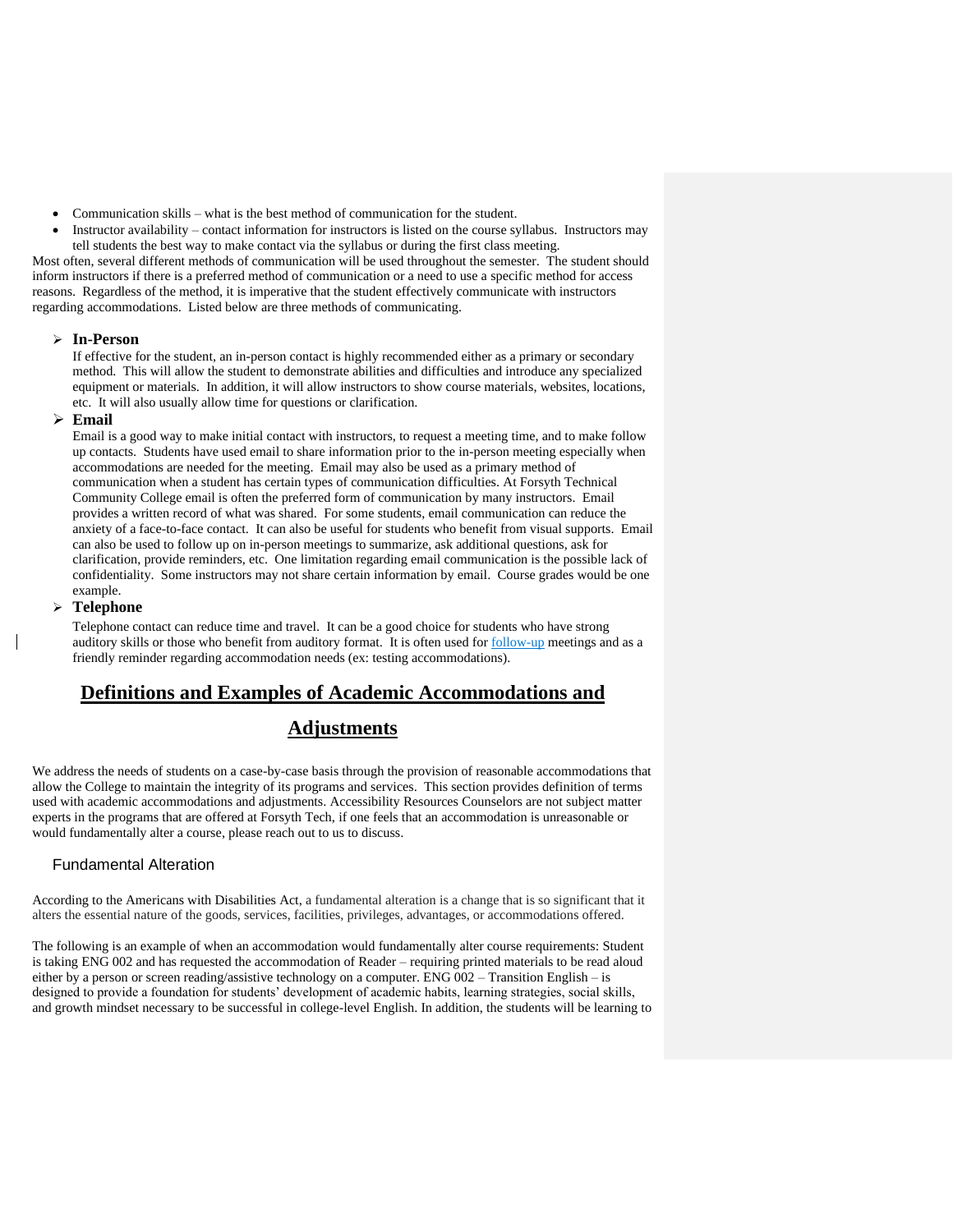read for comprehension. By having a person or a computer read information to the student, the student will not be meeting the learning objectives of the course. Therefore, the course would be fundamentally altered.

#### <span id="page-14-0"></span>Reasonable Accommodations

Academic adjustments, auxiliary aids/services or physical adjustments are necessary to make a facility or activity accessible to qualified individuals with disabilities. Once the individual is determined otherwise qualified, the known physical or mental limitation is to be accommodated. Accommodations are reasonable unless they:

- Alter or remove essential requirements.
- Fundamentally alter the nature of the program.
- Impose undue financial or administrative burden.
- Pose a threat to others.

The following is an example of when an accommodation would pose a threat to others: Student is taking a Welding course, which require them to perform various techniques such as welding, soldering, brazing, casting and bronzing. Student is visually impaired and has requested the accommodation of a Personal Attendant. The student feels that they can perform the required techniques and rely on the personal attendant's vision to help guide them. (not sure what this previous sentence is saying) This is potentially a safety issue for the student as well as others in the classroom. Therefore, this accommodation could be unreasonable for a Welding course, but may be approved for other courses.

Faculty can dispute the accommodation if it is felt the accommodation is unreasonable. In the welding example given above, if the faculty member feels the accommodation will present a safety issue, they should reach out to Accessibility Resources with their concerns as soon as possible after receiving the accommodation letter.

#### <span id="page-14-1"></span>Course Substitutions

Accessibility Resources do **not** approve course substitutions for any student with or without a disability. However, we can be a part of the deliberative process with a student that is registered with Accessibility Resources, the appropriate department chairperson and dean. "Course substitutions may be granted when deemed necessary for graduation or as a necessary accommodation to complete a degree as long as they are in compliance with state guidelines. Core courses (this includes concentration courses) cannot be substituted. General education and other major hour's courses may be substituted with comparable courses. The appropriate department chairperson and dean must approve the course substitution in writing."

## <span id="page-14-2"></span>Attendance Accommodation Process and Guidelines

Accessibility Resources work with a variety of students who experience a multitude of health concerns. Students most likely to request an attendance accommodation are those with serious disabilities that flare up at times. This includes, but is not limited to, autoimmune disorders such as lupus, multiple sclerosis, or rheumatoid arthritis; Celiac disease, Crohn's disease or ulcerative colitis; sickle cell anemia; seizure disorders; and/or conditions requiring debilitating treatment such as chemotherapy or dialysis. Students with psychological disabilities, such as Bipolar Disorder, Anxiety/Panic Disorder, and Depression, or who are experiencing an acute exacerbation of symptoms may also request flexibility in the application of attendance policies.

This accommodation is not a "free pass" to miss class. Accessibility Resources staff advise students with this accommodation that even if their absence is due to their disability and beyond their control, such absences may well impact their grade, especially if participation is graded and/or they are missing in-class exercises. Students are responsible for keeping up with the reading, obtaining class notes from a fellow student or handouts from the instructor, and making up any assignments they may have missed. Students should always strive to make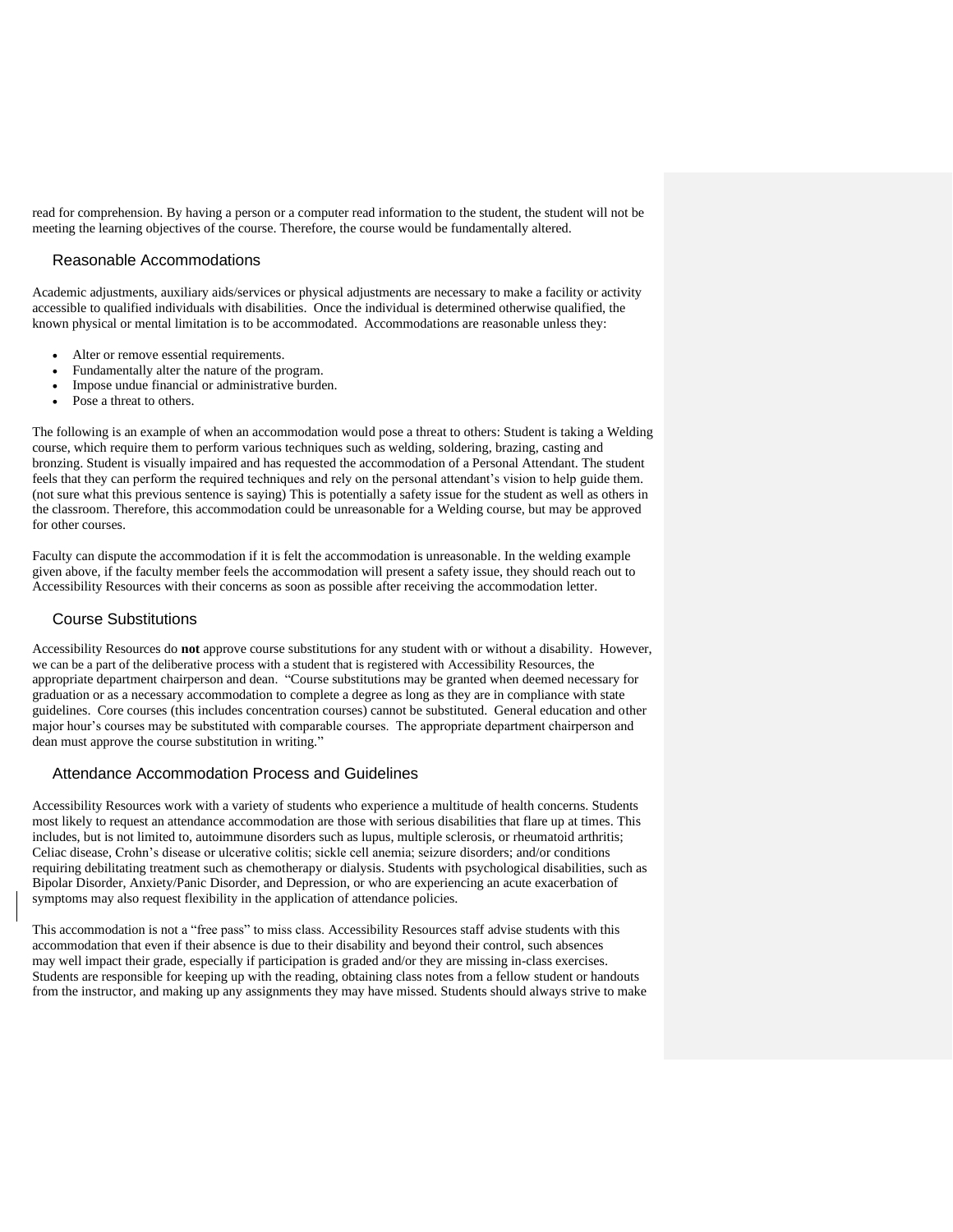in-person contact with class instructors to discuss the way in which this accommodation will work in practice and to agree upon appropriate procedures and protocols.

Forsyth Technical Community College has published a Curriculum Attendance Policy concerning academic objectives and attendance states:

#### **"Attendance**

The course syllabus will detail specific expectations for student attendance.

Students must officially enter each course prior to the census date of the course meeting as posted in the course syllabus to remain enrolled in the course. Logging into the course site is not officially entering the course. To officially enter the course requires completion of the course entry assignment or attending the scheduled meeting time prior to the census date. Students who never attend class will be charged 100% of the class tuition.

Forsyth Tech regards class lectures, demonstrations, and other in-class experiences as vital ingredients of the educational process. For this reason, students are expected to attend and arrive on time and remain present for the entire scheduled time for all scheduled class, laboratory, shop, practicum, cooperative education worksites and clinical experience sessions. Students are responsible for accounting to their instructors for any absence and should report to their instructors following any absence to determine if and when work may be made up. Habitual tardiness and early departure, at the discretion of the instructor, may be considered in computing attendance. Attendance for asynchronous online students is based on timely submission of assignments.

Students are expected to attend at least 90 percent of the class. If a student's absences in a class exceed 10 percent of the course schedule (consecutive or non-consecutive dates) and are not justified to the satisfaction of the instructor, the instructor may submit an online withdraw form. Some programs may have more rigorous attendance requirements for continued enrollment.

When students are absent from a class and a practicum (shop, laboratory, clinical experience) session that meets consecutively, each session missed will be counted as an absence.

Special attendance rules, different from those listed above, must be noted in the instructor's attendance policy included on the course syllabus. Students with questions or concerns should consult with their instructor. Students are allowed two days of absences, without penalty, each academic year for religious observances as required by law. Curriculum students must notify instructors in writing of expected religious absences within the first week of class.

Any student who is in the United States Armed Forces who has received temporary or permanent reassignment as a result of military operations and any student who is a National Guard service member placed onto State activeduty status during an academic term for the period of time the student is on active duty will be granted an excused absence. Specifically:

- 1. Student will be given the opportunity to make up any test or other work missed during the excused absence.
- 2. Student shall have the option, when feasible, to continue classes and coursework during the academic term through online participation for the period of time the student is placed on active duty.
- 3. Student may elect to receive a grade of "incomplete" (I) for any course that they were unable to complete as a result of being placed on active duty within the period of time specified by the college to avoid receiving a failing grade for the course.
- 4. Student will have the option of withdrawing from the course by the 60% point of scheduled contact hours (with no financial or academic penalty) for which they were unable to complete as a result of being placed on active duty.

#### **Clinical Experience in Health Programs**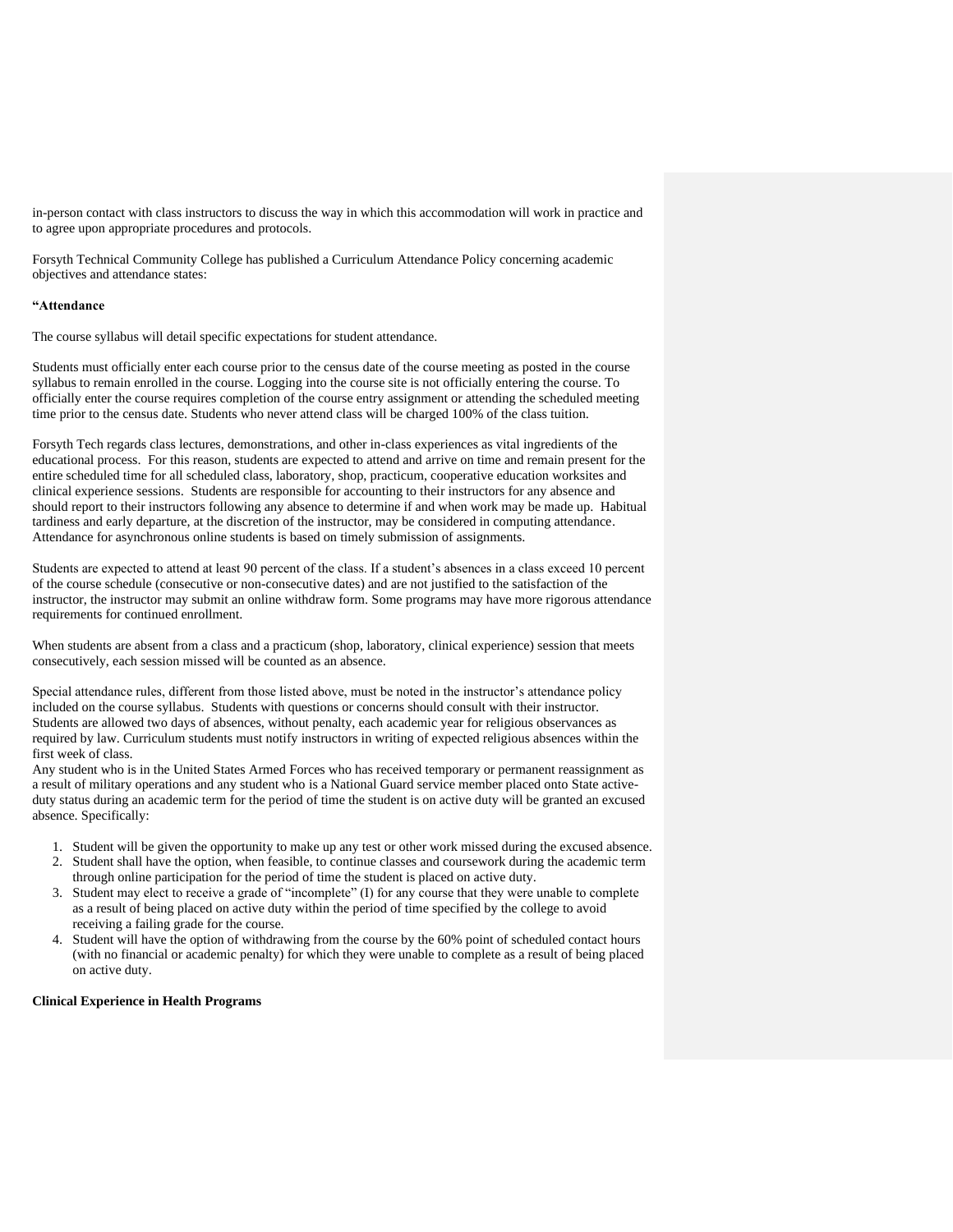Clinical hours in any of the health programs may be scheduled during any part of the 24-hour day, seven days a week.

Students will be informed in writing no later than the second-class meeting when a clinical course has special attendance requirements.

In order to pass clinical courses, students must pass all critical requirements for the course.

Required uniforms must fit neatly in order for students to meet the dress code of both Forsyth Tech and the clinical facilities.

Certain areas (operating room, obstetrics, isolation rooms, etc.) in the hospitals require special hospital garments. To control infection, hospital policy requires that only those garments supplied by the hospital be used. Students who are unable to wear and be covered by these garments will not be allowed to go into those clinical areas, which may jeopardize their ability to complete the program.

Failure to meet any dress requirements may jeopardize a student's ability to continue in a program."

\* Due to the compressed nature of the summer session, instructors may not feel that the attendance accommodation is reasonable. Please reach out to Accessibility Resources to discuss these concerns. At[tendance Policy](https://www.forsythtech.edu/catalog/2122/page/academic-information) (open in new window) https://www.forsythtech.edu/catalog/2122/page/academic-information

# <span id="page-16-0"></span>For Instructors

- Instructors and/or departments/divisions are responsible for determining policies regarding make-up work and missed quizzes, tests, and exams.
- Instructors are not being asked to lower academic standards or fundamentally alter their course for accommodation purposes.
- Instructors should use the following questions as a guide when engaging in the deliberative discussion with the student on **why attendance is an essential aspect** of the course:
	- 1. Is there classroom interaction between the instructor and students and among students?
	- 2. Do student contributions in class constitute a significant component of the learning process?
	- 3. Does the fundamental nature of the course rely upon student participation as an essential method for learning?
	- 4. To what degree does a student's failure to attend class constitute a significant loss to the educational experience of other students in the class?
	- 5. What does the course description and syllabus say regarding attendance?
	- 6. What is the method by which the final course grade is calculated?

Instructors may choose to give a grade of "I" – Incomplete. Forsyth Technical Community College's published Grading System states: **"I** - The grade of incomplete is given only if students have valid reasons for failure to complete the work on schedule and have completed at least 75 percent of the course requirements. Illness, absence on company business or circumstances beyond students' control are considered valid reasons for a grade of incomplete. Students must have advised the instructor of the circumstance before the end of the semester to be granted an incomplete. The instructor must have specified the work to be made up in order to remove the incomplete and a date within the following semester by which the work must be completed. This will be detailed on the incomplete form, which must be attached to the attendance form. If the conditions necessary to remove the incomplete will require additional hours of instruction, students must register for the course again. If students need only to complete work without instructional supervision, this work must be completed no later than the end of the following semester.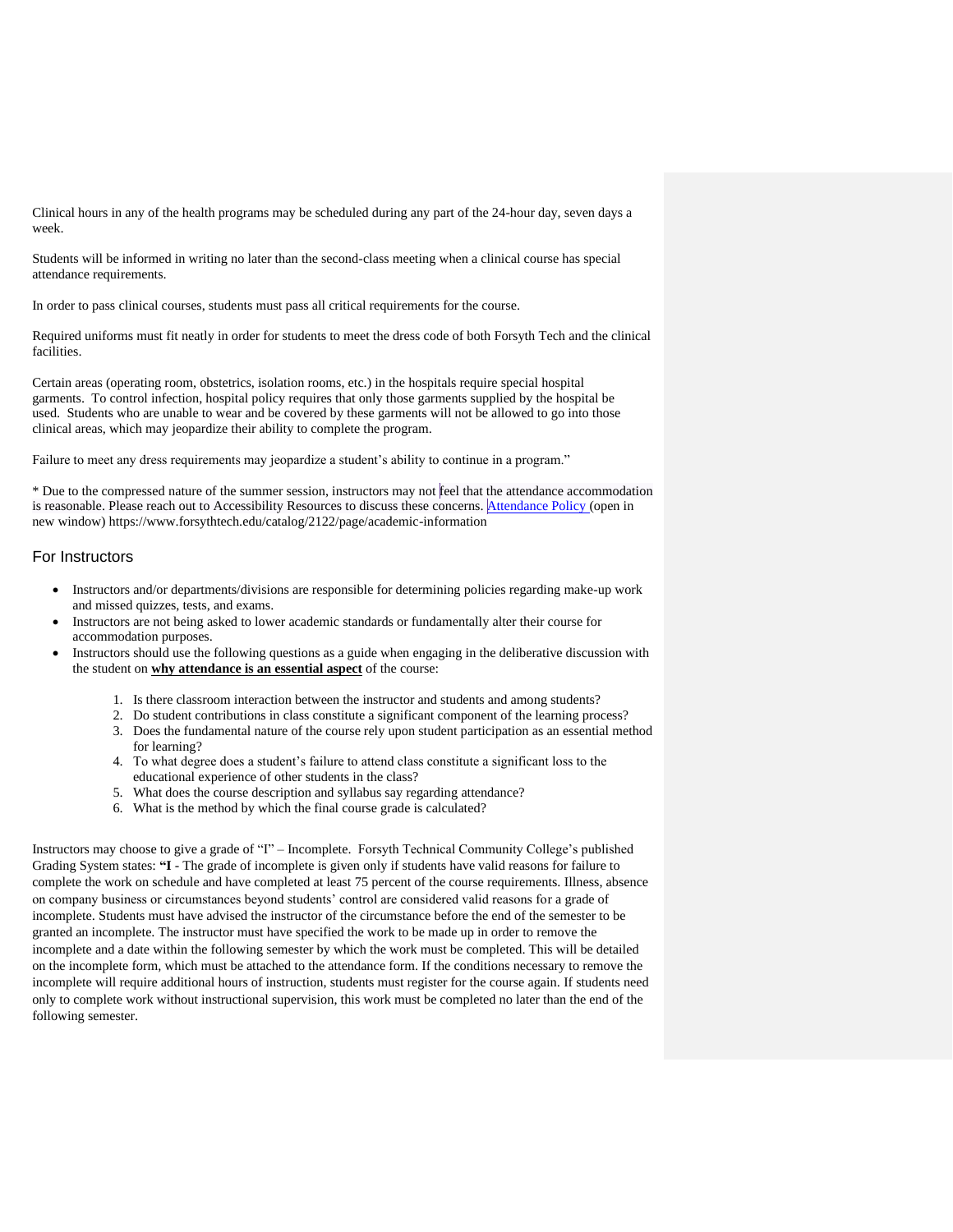- Students who receive a grade of incomplete on a course that is a prerequisite for a higher-level course must make up the incomplete work by the end of the drop/add period in order to be allowed to register for the higher-level course.
- If the grade of incomplete is not removed by the end of the semester immediately following the semester it was given, it will remain permanently recorded."
- For students who are registered with Accessibility Resources, Accessibility Resources cannot issue official written excuses for absences. We do not determine attendance policies for faculty. We can provide written verification of a medical condition (if documentation has been provided to our office) that might cause a student to miss a class. This verification may address the legitimacy of, but not excuse, an absence.

Example of Attendance Accommodation that is **Reasonable**: Student has recently been diagnosed with an Auto Immune Disorder that requires them to follow up weekly with the medical specialist. Student will be missing one of their classes (a Humanities course) every week, which will more than likely exceed the school's attendance policy of missing no more than five hours. Student has requested the Attendance Accommodation. It has been approved. Student is responsible for communicating on a regular basis with their instructor regarding what was missed on the day they were absent. The student is also responsible for working with the instructor to make up test/quizzes (if applicable) and/or turn in assignments. Missing these additional classes does not excuse the student from meeting all deadlines for assignments and tests and does not guarantee a passing grade in the course.

Example of Attendance Accommodation that is **Unreasonable**: Student has recently been diagnosed with an Auto Immune Disorder that requires them to follow up weekly with the medical specialist. Student will be missing several hours of clinical for their Health Technologies Program every week, which will more than likely exceed the school's attendance policy. Student has requested the Attendance Accommodation. It would be unreasonable for the student to be allowed to miss a substantial amount of time in clinical as these hours are essential to completion of the program.

Example of Attendance Accommodation for a course with a lab: Student is diagnosed with Obsessive Compulsive Disorder and Panic Disorder and has been unable to attend class and lab for Chemistry due to the obsessive thoughts and fears of germs. The student experiences panic attacks and severe anxiety when around a large group of people. Student has been approved for attendance accommodation. Accessibility Resources Counselors worked very closely with the student and instructor to supplement the face-to-face instruction in an online environment. In addition, we worked with our Science Skills Lab to arrange a schedule for the student to come to the lab when it is less busy to complete necessary experiments.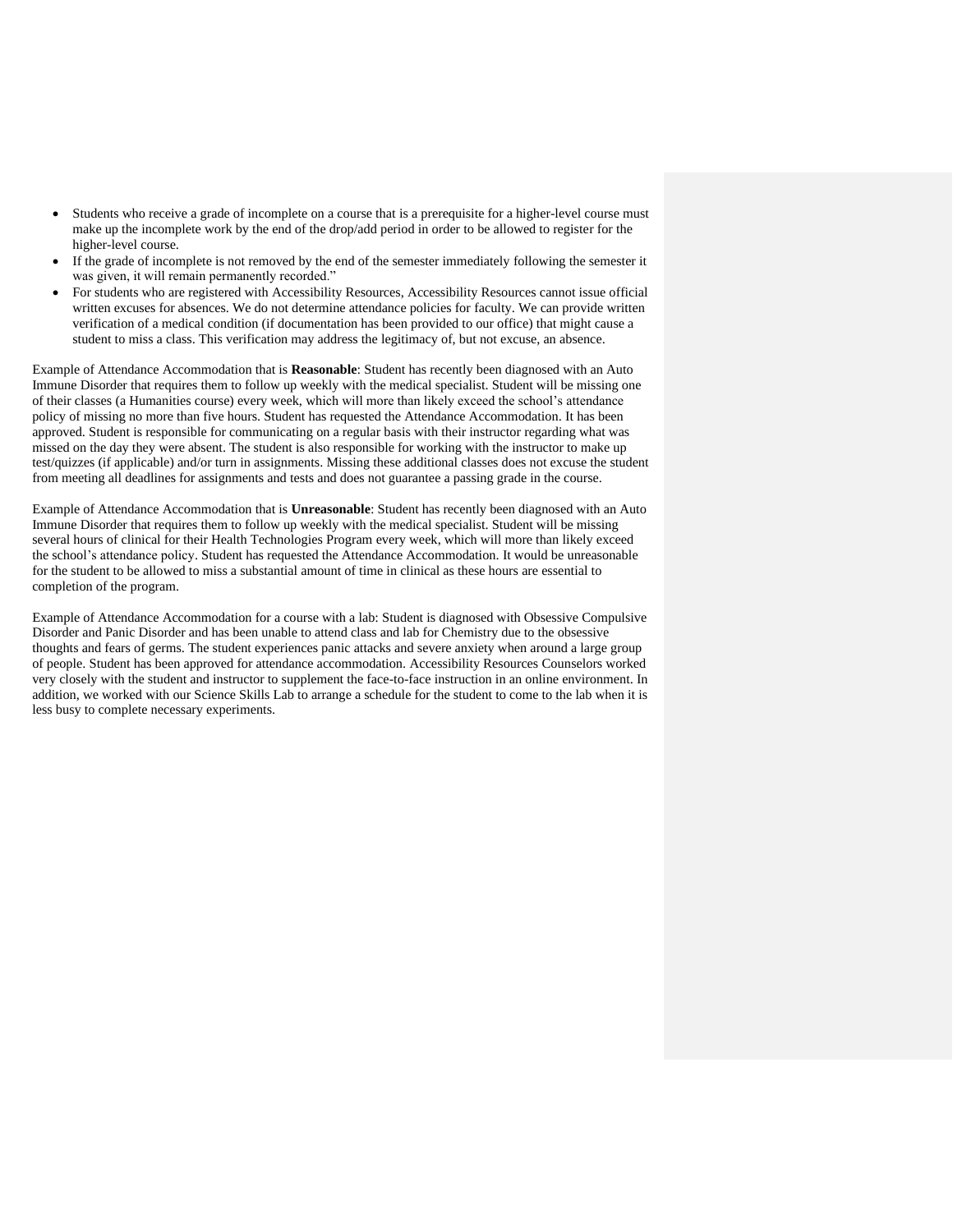# <span id="page-18-0"></span>Testing Accommodations Procedure

Instructors are offered the opportunity to use the Academic Testing Center to ensure that appropriate academic standards are maintained and not compromised for students who require special test administration. Instructors are not required to use the Academic Testing Center. If the instructor chooses to use the Academic Testing Center, the students are asked to adhere to the procedure below. **Students are responsible for reserving their spot at the testing center.**

**Location:** Academic Testing Center: Hauser Building, Room 254 **Hours of Operation:** Monday-Thursday: 8:00 AM – 8:00 PM and Friday: 8:00 AM – 6:00 PM Saturday *(*Fall and Spring Semesters Only*)*: 9:00 AM – 3:00 PM

Email communication should be addressed to [LCTesting@forsythtech.edu.](mailto:LCTesting@forsythtech.edu) The scheduling site which is [academictestingcenter.fullslate.com;](http://academictestingcenter.fullslate.com/) however, this is a website which is used by students to schedule their examination appointments. If you have questions or comments, please do not hesitate to contact the Academic Testing Center at [LCTesting@forsythtech.edu.](mailto:LCTesting@forsythtech.edu)

Phone: 336-757-3657 (Please leave a message because phone ringer is turned off due to testing)

#### <span id="page-18-1"></span>Examples of Extended Time on Tests, Quizzes, Exams, and Assessments

Example: Student is approved for Extended Time for Tests, Quizzes, Exams, and Assessments up to Double Time. To clarify, if all students are given 30 minutes to take a quiz and 90 minutes to take a test, then the student with accommodation will have 60 minutes for the quiz and 180 minutes for a test.

Accommodations are sent to the instructor, and student is copied on the email. Accessibility Resources Counselors have advised the student that it is their responsibility to discuss implementation of accommodations with instructors prior to taking the test (at least one week in advance) and have approval of the instructor.

The student and instructor will have a conversation to determine the best way for the accommodation to be met. Options include but are not limited to: student arriving early to class to start the test or staying later if schedules allow, student taking test in testing center during class period, student taking test in testing center on another day, student meeting with instructor during a different time to take the test, or student sitting in an empty classroom nearby to take the test. All these scenarios meet the accommodation if the student has double time to take the test.

#### Distraction Reduced Testing Area

<span id="page-18-2"></span>Example: Student is approved for Distraction Reduced Testing Area. This accommodation will also need to be discussed in advance with the instructor (at least one week prior to the test) and approval given by the instructor. Possible ways to implement the accommodation include but are not limited to student taking test in the testing center during class period, student taking the test in testing center on another day, student meeting with the instructor during a different time to take the test, or student sitting in an empty classroom nearby to take the test. All these scenarios meet the accommodation if the student has a setting with fewer distractions to take the test.

#### Extended Time on Assignments

<span id="page-18-3"></span>Example 1: Student has been diagnosed with bipolar disorder, which is a mental health condition that causes unusual shifts in mood, energy, activity levels, concentration, and the ability to carry out day-to-day tasks (National Institute for Mental Health). The student cannot predict when these shifts will occur and has requested Extended Time on Assignments up to 48 hours unless it will delay turning in grades at the end of the semester. The student's request is approved. It is the student's responsibility to communicate with the instructor in advance of an assignment's due date (if possible) that they will need to use the accommodation. If there is an assignment due by 11:59pm on Tuesday, then the student will have until 11:59pm on Thursday to turn it in.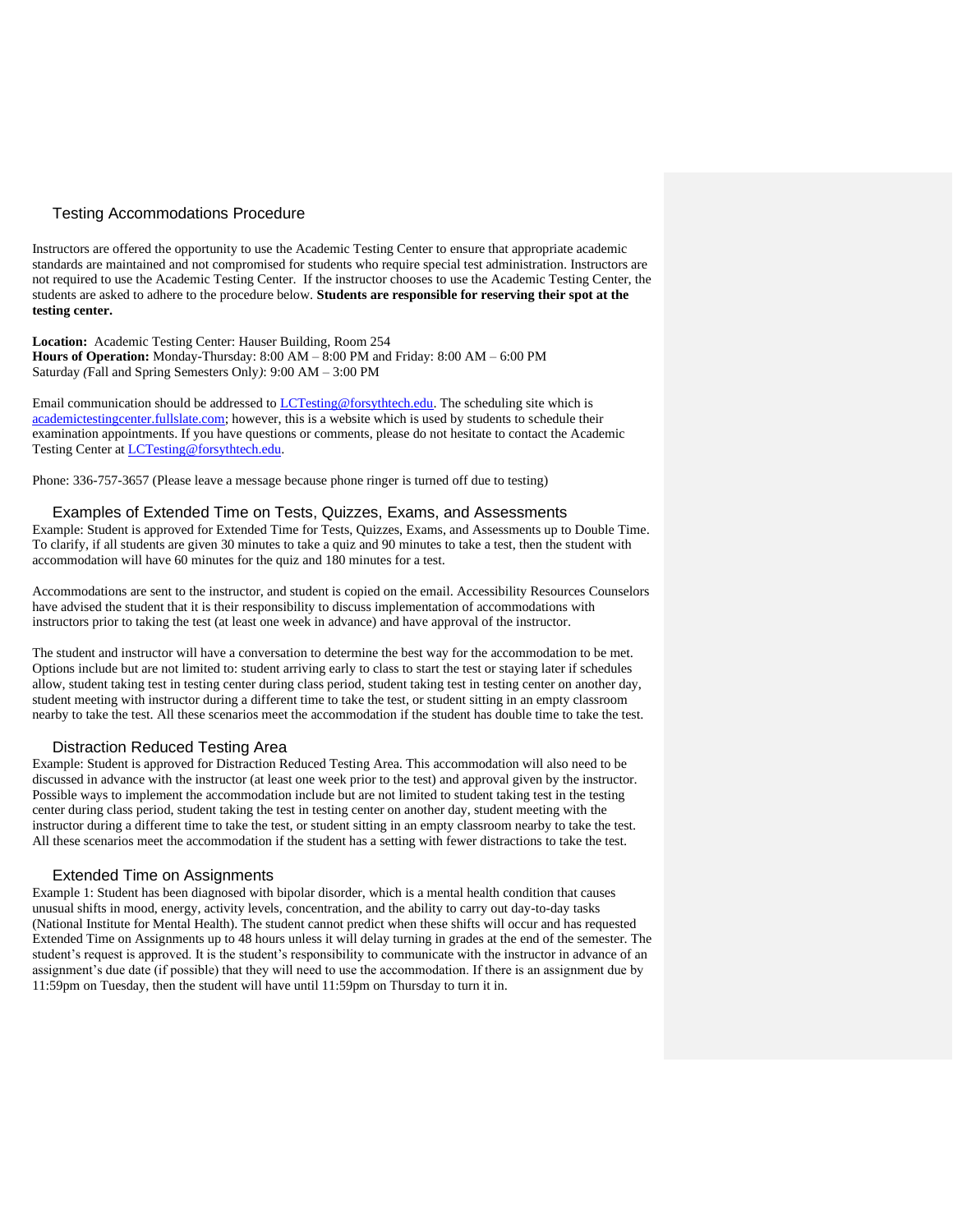Example 2: Student has Crohn's Disease and has requested the Extended Time on Assignments accommodation. It has been approved. The student is taking both online and in-person classes. The student reaches out to the instructor of one of the online classes and requests to use the accommodation on the course entry assignment due to flare up of their condition. The instructor contacts Accessibility Resources as they are unsure how to adhere to the accommodation but also not have to mark the student as a 'no show' before the census date. The course entry assignment is one way for an instructor to document that the student attended class before the 10% mark/census date. However, the instructor can still mark the student as having attended and allow for the extension on the assignment versus marking the student as a no show.

Students are cautioned by Accessibility Resources counselors that extending time on one assignment does not guarantee extension on all assignments. Each assignment should be discussed with the instructor. Accessibility Resources counselors also recognize that some instructors may have concerns about extending time on one assignment and how it could push back every assignment for the whole semester. We are available to discuss these concerns with students and faculty.

## Use of Personal Recording Device

<span id="page-19-0"></span>Example: Student has been diagnosed with ADHD and has requested that they be able to record lecture and discussions in the classroom to assist with notetaking and studying. Student has been approved by Accessibility Resources counselors for this accommodation provided that the recordings is for the student's own personal use and cannot be shared with anyone or published without explicit consent of the instructor or other persons in the class. Student is asked to discuss the accommodation and implementation with their instructor. The student may choose to use their cell phone or other computing device as well as a digital recorder. The student may also ask to place the recording device near the instructor, so a better sound quality is achieved.

Faculty are asked to communicate with Accessibility Resources if they feel that a student is using the recording for something other than personal use.

## Personal Attendant/Assistant Procedure

<span id="page-19-1"></span>Forsyth Technical Community College makes every effort to reasonably accommodate documented students with disabilities. However, the responsibility of securing personal attendants or personal assistants lies with the student. Under the Americans with Disabilities Act, colleges and universities are under no obligation to provide such services to students. The College assumes no coordination or financial responsibilities for attendants/assistants. If a student needs a personal attendant or assistant and has the means and access to such a person, the attendant or assistant must be approved by the Accessibility Resources Counselor *in advance of any class attendance* in any given semester.

If emergency personnel do a search and rescue, the personal attendant should be included in the classroom count.

#### **The personal attendant or assistant**

- 1. Will perform personal care duties such as, but not limited to turning pages, retrieving materials, taking of coat, etc.
- 2. Is not responsible for the student's academic progress or behavior in the class.
- 3. Shall follow Forsyth Tech's Code of Conduct as written in the Curriculum Student Handbook.
- 4. May act as scribe or reader for the student if these accommodations have been approved as well.

# **Testing Responsibilities**

#### <span id="page-19-3"></span><span id="page-19-2"></span>Student Responsibilities

1. The student, once approved through Accessibility Resources, is responsible for meeting with his/her instructor(s) at the beginning of each semester to discuss individual testing accommodations and make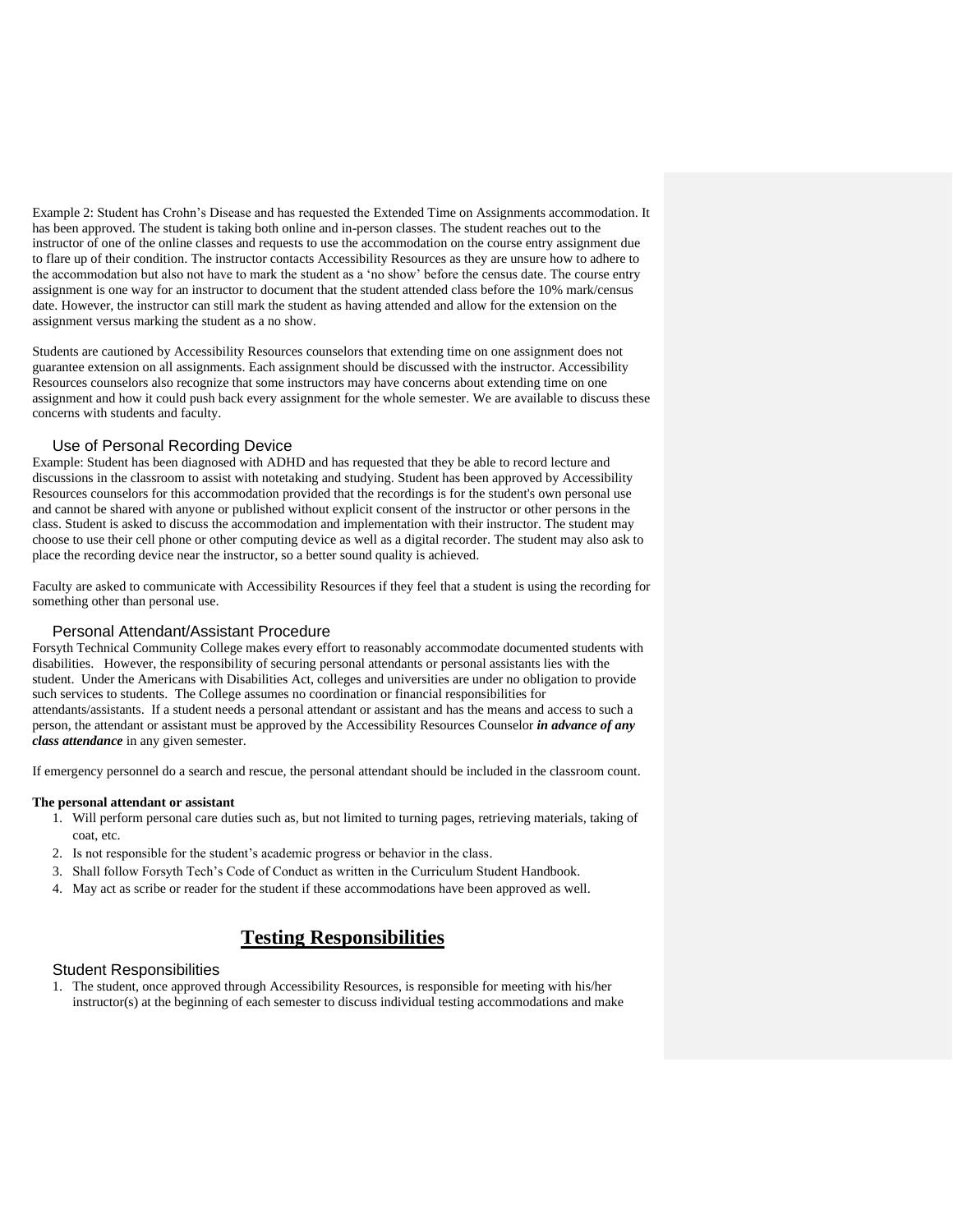appropriate arrangements for testing. During this meeting the student and instructor will work together to determine how testing accommodations will be implemented.

- 2. As you consider when to take tests, please be sure to consider your extended time and test completion by the time the Academic Testing Center closes (see above for Hours of Operation).
- 3. Upon arrival to Academic Testing Center, student will sign in and show identification. The student will also initial Academic Testing Cover Sheet verifying materials allowed (if any), time allotted for test and any comments or special instructions by instructors.
- 4. If student chooses to bring non-testing materials to the Academic Testing Center, they will be asked to store them away under their chair until the test is completed. Non-testing materials consist of, but are not limited to cell phones, pagers, PDA's, pocketbooks, blackberries, any other electronic device or book bags. Food or drink is not permitted in the Academic Testing Center.
- 5. If a student misses a test or an exam for any reason, it is his/her responsibility to notify the instructor to determine if a retest can be arranged. The Academic Testing Center will honor the instructor's test or exam make-up policy, as listed on their syllabus. Please understand that the instructor is **not** required to grant a make-up test or exam due to tardiness or forgetfulness on the student's behalf.
- 6. A student testing in the Academic Testing Center may not have immediate access to their instructor. Once the student enters the testing space, he/she will **not** be able to **leave** the area until the test is completed.
- 7. Students are expected to take care of all personal needs (such as using the restroom, eating, etc.) before entering the Academic Testing Center.
- 8. Students are expected to follow the rules of the Academic Testing Center. Other than sign-in, the Academic Testing Center staff is not responsible for assisting with testing. If questions arise, please contact the instructor of the course.
- 9. Failure to comply with Academic Testing Center and/or violation of the Code of Conduct (ex: cheating) will result in the permanent loss of privilege to use accommodations and the Academic Testing Center for testing or exams during enrollment at Forsyth Tech.
- 10. If the student has any concerns with the way their testing process was implemented, they need to contact Tracey Baggett, Director of Learning Center/Tutoring Services, Learning Resources Division [Tracey](mailto:tbaggett@forsythtech.edu)  [Baggett's Email\(](mailto:tbaggett@forsythtech.edu)open in new window) tabagget@forsythtech.edu **and** Accessibility Resources in writing (paper or e-mail) **immediately**, so that our office can address those concerns.

## <span id="page-20-0"></span>Faculty Responsibilities

- 1. The approved student and instructor should meet at the beginning of the semester to discuss where special testing administration will take place. The meeting should occur after the instructor has signed the accommodation letter. Please know that each case is handled individually and based upon the student's specific needs. The instructor may use the Academic Testing Center if they choose to but are not required to do so if the instructor can meet the accommodation requirements in an alternative setting.
- 2. Instructors will need to bring tests or exams to the Academic Testing Center for students. Instructors will be asked to fill out a **Faculty Testing Request Form**. The tests or exams should be turned in advance of the scheduled test.
- 3. Instructors will need to complete a **Faculty Testing Request Form** for each test. Information on the Faculty Testing Request Form includes:
	- Student's name
	- Class/Test number
	- Class time allotted/time limit
	- Last date to take the test
	- Materials allowed (ex: calculator, note card, etc.)
	- Comments/Special Instructions
	- Instructor's signature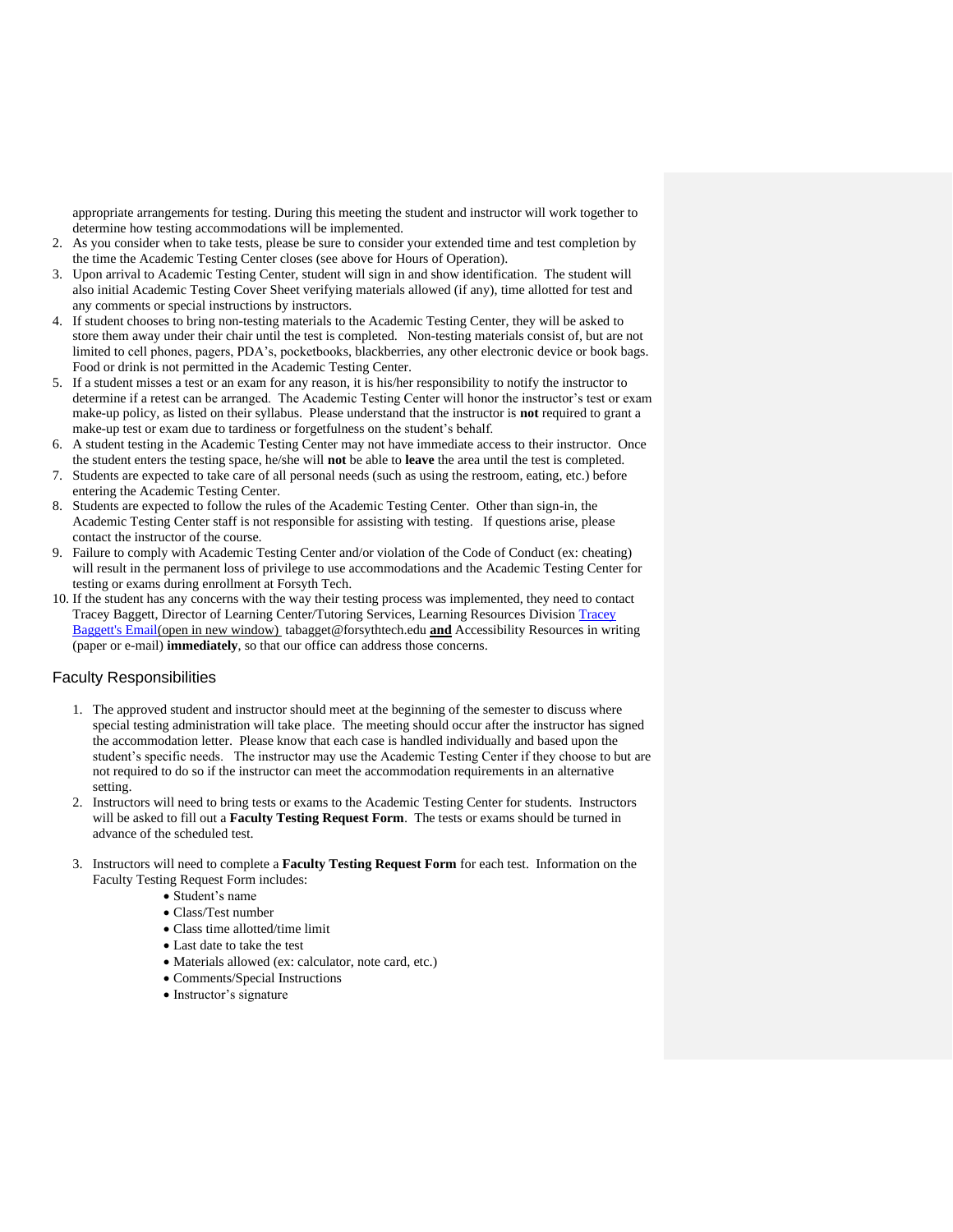- 4. Instructors, if they choose, may check on student while testing in the Academic Testing Center.
- 5. Instructors are responsible for picking up tests or exams from the Academic Testing Center.

#### <span id="page-21-0"></span>Academic Testing Center's Responsibilities

- 1. When testing occurs with accommodation, the Academic Testing Center will maintain test in a secured environment.
- 2. The Academic Testing Center will report any problems/incidents to instructors, as well as, provide a written follow up of problem/incident.

# **Other Areas of Accessibility to Consider**

#### <span id="page-21-1"></span>Wheelchair Accessibility

<span id="page-21-2"></span>The campus is accessible by wheelchair, as well as individual class buildings. In the event classrooms are not accessible, please contact Accessibility Resources immediately. All requests for accessible classroom space should be made to Accessibility Resources. As the campus grows and renovations occur, the College will be sensitive to the needs of students with wheelchairs and will strive to improve on wheelchair accessibility on the sidewalks, the entrances to buildings, and the location and functionality of elevators around the campus. Contact Accessibility Resources for further information or suggestions for campus improvement.

#### Technology Accessibility

<span id="page-21-3"></span>Forsyth Tech is required by the Americans with Disabilities Act of 1990 (ADA) and Section 504 of the Rehabilitation Act of 1973 to provide access to its programs and services to all qualified individuals, including effectively communicating information via the Internet and other electronic mediums. Section 508 of the Rehabilitation Act of 1973 established federally recognized standards on web accessibility, and these standards. All web pages must meet the standards of both Section 508 of the Rehabilitation Act of 1973 and the Web Content Accessibility Guidelines (WCAG) 1.0 as published by the World Wide Web Consortium's (W3C) Web Accessibility Initiative (WAI).

#### Media

<span id="page-21-4"></span>Access must be provided in an applicable alternate format such as in the form of captioning, subtitles, or a text transcript. Videos posted online as part of a course syllabus requiring authentication of enrollment must follow Section 508 of the Rehabilitation Act of 1973. Pages with media (e.g. video, audio, non-html content, etc.) content should include a link that users may use to download the appropriate required plug-ins.

#### Images

<span id="page-21-5"></span>The generally accepted image formats for the web are JPEG, GIF, and PNG. Images should be optimized for download speed and storage requirements. Use the 'alt' attribute in all  $\langle$ img> tags to improve accessibility. Screen readers for the visually impaired cannot render images, and those users with visual impairments must rely on the information presented in 'alt' attributes. If the image is used purely for decoration, or is used primarily for spacing, an empty 'alt' attribute is preferred. If the image contains pertinent information that is not described in text elsewhere on the page, e.g., a graph or diagram, the 'alt' attribute should describe this textually. If the image is used as a link, the 'alt' attribute should describe the action that will occur if a user clicks on the Image.

#### Procedures for Accessibility of Videos/DVD/Films

<span id="page-21-6"></span>The most effective means of providing equal access to videos, movie clips, DVDs, and films is with products with open or closed captioning or subtitles. It is the responsibility of all units/departments, administrators, faculty and staff to utilize only media products with open or closed captioning or subtitles, and/or provide an alternate format, such as a script. Below is the closed-captioning procedure: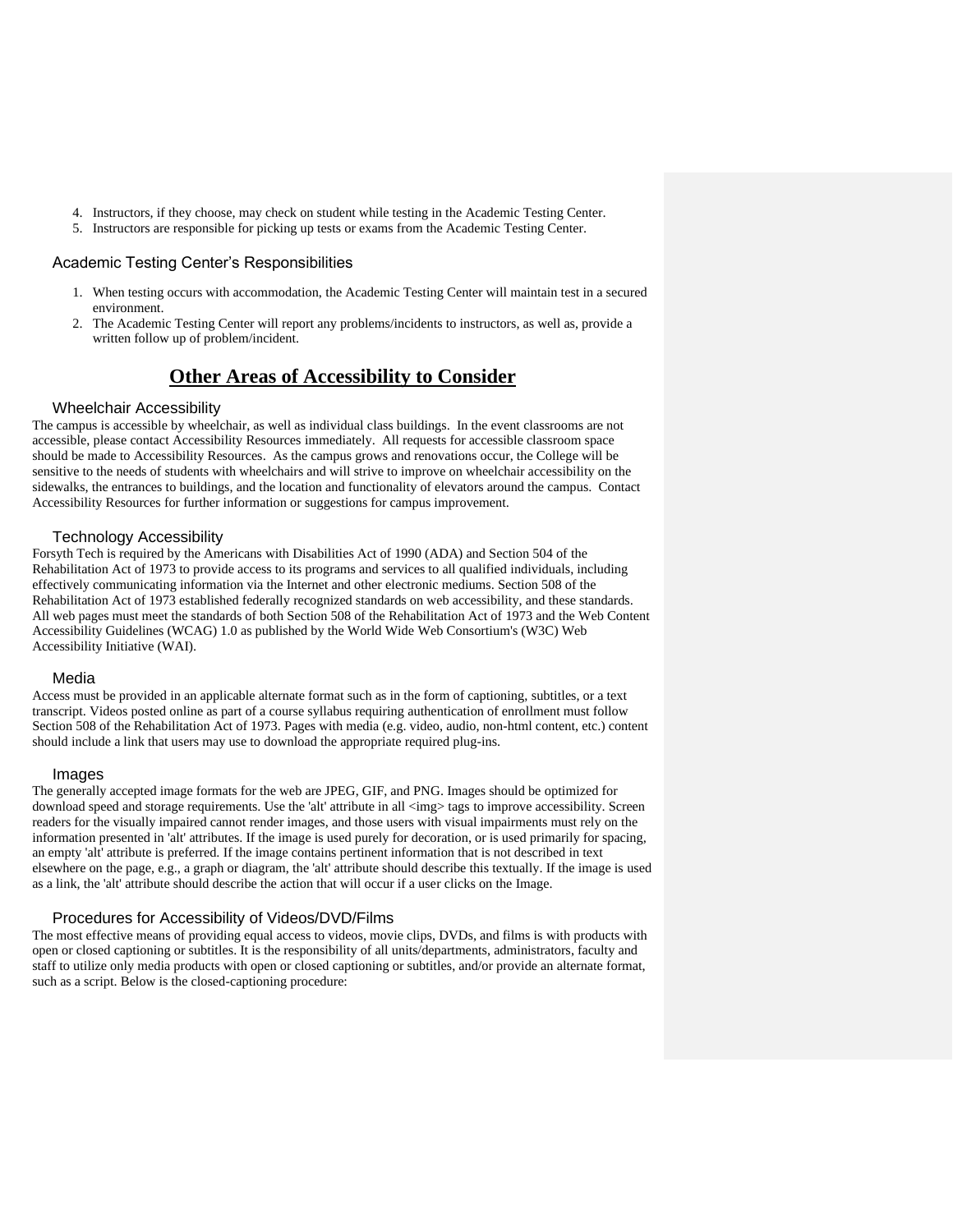# <span id="page-22-0"></span>New Video/DVD/Film Releases

It is the responsibility of the unit/department, administrators, faculty and staff to:

- 1. purchase and use captioned videos/DVDs/films for teaching purposes within their classroom and/or unit/department
- 2. substitute a video/DVD/film with captioning in the place of an older version without captioning
- 3. update all video/DVD/film stock to include only those with captioning; and
- 4. create subtitles/captions for any college-created video.

#### <span id="page-22-1"></span>Educational Opportunities at Forsyth Tech

It is the responsibility of the unit/department, administrators, faculty and staff to:

- 1. transition their media materials into captioned and accessible products for al
- 2. seek an alternative video/DVD/film with closed captioning
- 3. decide if the video/DVD/film is essential to a course outline or may be deleted from a syllabus; or
- 4. offer an alternative assignment to a student in place of viewing a non-captioned video/DVD/film.

## <span id="page-22-2"></span>Alternative Accommodations for Non-Captioned Videos/DVDs/Films in Academic Courses

In the event the unit/department, administrators, faculty or staff determine a non-captioned media product is essential to academic course requirements, it is the responsibility of the unit/department, instructor, and/or faculty member to meet with the student who is hard-of-hearing/deaf to determine reasonable alternatives. A list (not allinclusive) of possible alternatives follows:

- 1. If the individual interpreter for that particular class agrees to interpret the video/DVD/film, the college will be responsible for additional wages incurred by the interpreter for the extra preparation time it will take to review the media transcript, if available, and/or preview the video. Interpreters must be informed one week in advance of the assignment.
- 2. If a captioned video/DVD/film is not available, then the student who is hard-of-hearing/deaf and interpreter may be given a copy of the script (if available) one class meeting prior to the showing. It is the responsibility of the instructor to contact the publisher to obtain a copy of the script.
- 3. The instructor may offer an alternative assignment to the student in place of viewing a non-captioned video/DVD/film to the class. Alternate assignments should be decided upon on an individual basis between the instructor and student who is hard-of-hearing/deaf. Possible alternatives could include:
- 4. providing in-depth copies of the instructor's notes on the video/DVD/film to make certain the student is given full access to the main points of the media presentation.
- **5.** allowing the student who is hard-of-hearing/deaf additional viewings of the video/DVD/film, with a copy of instructor notes, on his or her personal time.

[Making things accessible](http://www.w3.org/WAI/gettingstarted/Overview.html) (open in new window) http://www.w3org/WAI/getting started/Overview.html

# <span id="page-22-3"></span>The Role of Accessibility Resources

It is the responsibility of Accessibility Resources to determine reasonable accommodations, auxiliary aids, and services based upon documentation presented by the individual. Accessibility Resources counselors will coordinate services for eligible individuals who are hard-of-hearing/deaf qualified sign language interpreter(s).

Additionally, Accessibility Resources will inform instructors when a student who is hard-of- hearing/deaf will be using an interpreter for their course or enrolled in their course. Generally, notification will be provided before the semester begins when the Accessibility Resources counselor receives a finalized schedule; timely notification is dependent upon the voluntary disclosure by the student. Accessibility Resources will also provide the college community with general informative materials regarding:

- 1. captioned videos
- 2. working with an individual who is hard-of-hearing/deaf and interpreter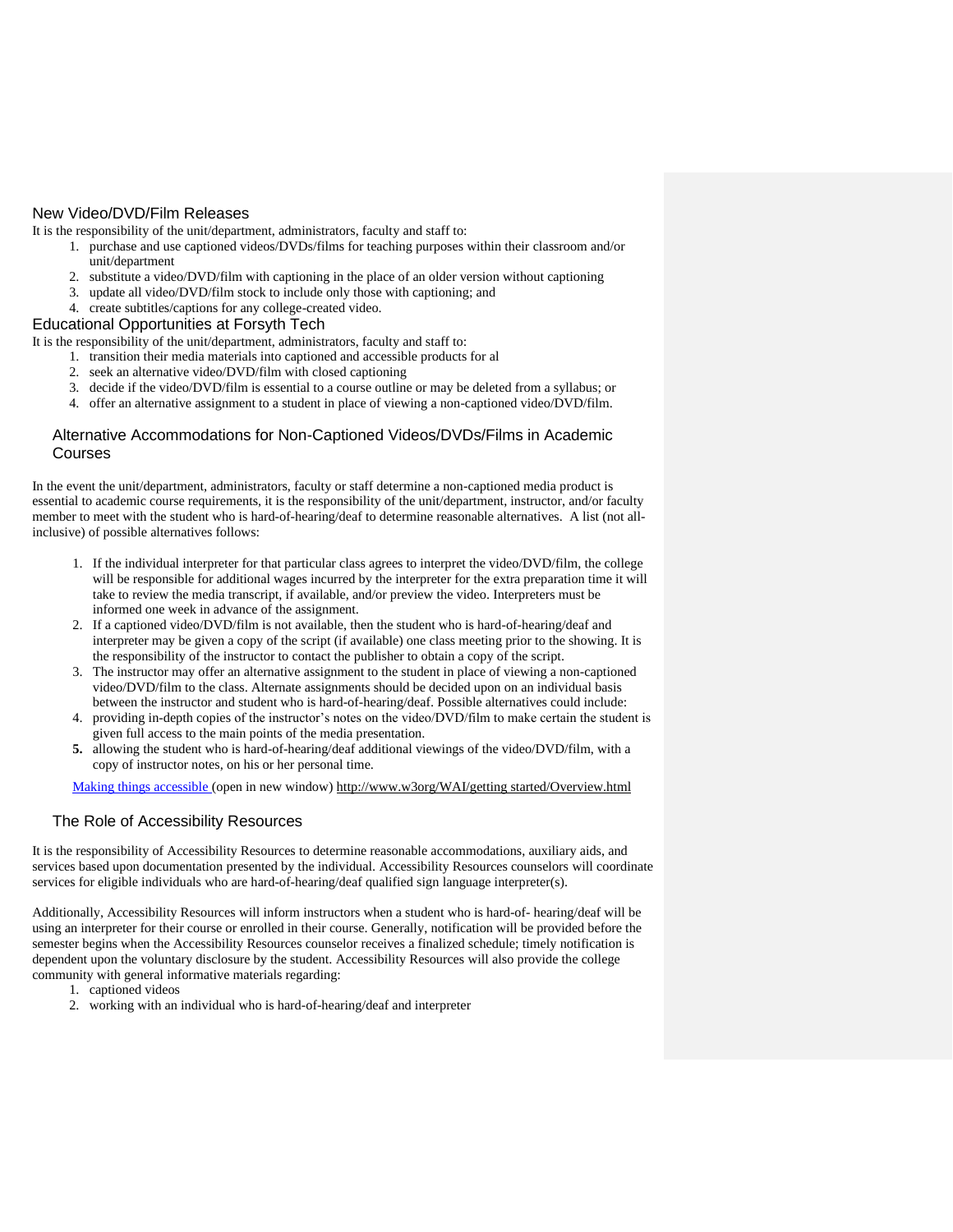- 3. interpreter responsibilities
- 4. accessible media and
- 5. requirements of the Americans with Disabilities Act and Sections 504 & 508 of the Rehabilitation Act.

#### <span id="page-23-0"></span>College Sponsored Programs

Any student needing reasonable accommodations to attend or participate in any college-sponsored activity or event should contact Accessibility Resources for assistance with arrangements at least four weeks in advance, so arrangements can be made.

#### <span id="page-23-1"></span>Is the program Accessible?

All announcements of special events, programs, and activities should contain a public statement informing and asking attendees with disabilities to request reasonable accommodations and/or auxiliary aids services in advanced. Prior planning consideration should be given to selecting an accessible site, whether on campus or off campus and identifying accessible in areas such as entrances/exits, parking areas, etc.

#### <span id="page-23-2"></span>Facility Access

The ADA requires existing facilities to Title III entities be accessible. Forsyth Tech has a plan to make all existing facilities accessible to persons with disabilities to the extent that access is readily achievable. For new construction or renovations, the college must be in compliance with the Americans with Disabilities Act regarding Accessibility Guidelines for buildings and facilities.

# **Animals on Campus**

#### <span id="page-23-3"></span>Service Animal

<span id="page-23-4"></span>There will be cases when a reasonable accommodation for an individual will be to use a service animal. The following questions are the only two questions that can be asked of someone with a service animal on campus:

- 1) Is this service animal required for a disability?
- 2) What work or task does this service animal perform?

We are **not** allowed to ask someone with a service animal the following questions:

- 1) What is the disability?
- 2) Can you demonstrate the work or task that the service animal performs?

As with other accommodations, a person who needs the accommodation of a service animal may contact Accessibility Resources. The American with Disabilities (ADA) defines a service animal "as *any* guide dog, signal dog, or other animal individually trained to aid an individual with a disability. If they meet this definition, animals are considered service animals under the ADA regardless of whether they have been licensed or certified by a state or local government." Service animals perform some of the functions and tasks that the individual with a disability cannot perform for himself or herself.

Examples of service animals are as follows: guiding individuals with visual disabilities, alerting individuals who have hearing disabilities to intruders or sound, pulling wheelchairs or carrying and picking up things for persons with mobility or health disabilities perform tasks for the benefit of an individual with a mental/psychiatric disability or to assist a person with a seizure disorder.

A domestic animal kept for pleasure or companionship is not a service animal.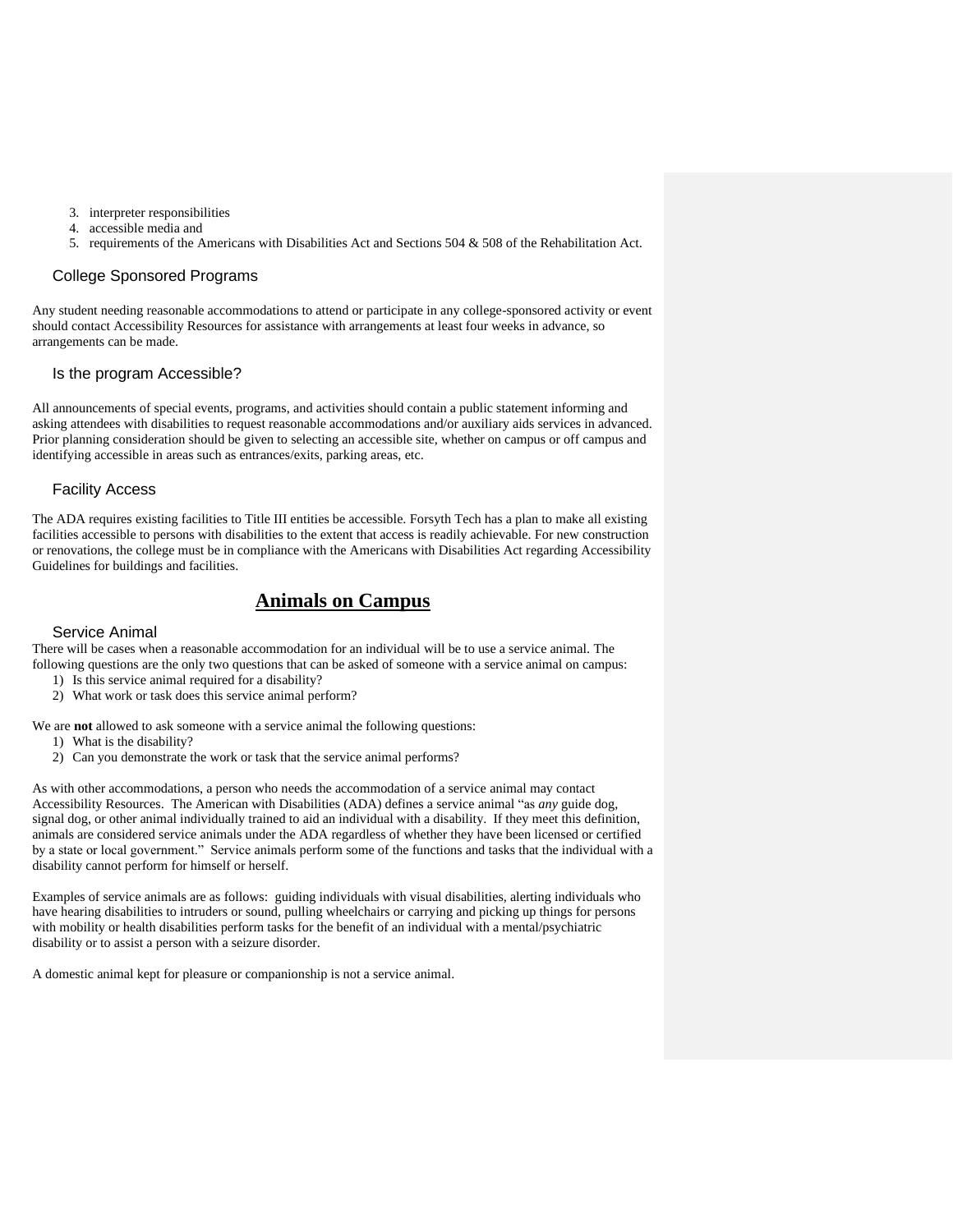There are some guidelines to keep in mind so that the service animal may perform service for their handler in an effective manner. Do not pet or otherwise engage a service animal such as playing or feeding the animal. Do not deliberately startle a service animal or attempt to separate a handler from the animal. Please contact Accessibility Resources if you have questions concerning other service animals.

## <span id="page-24-0"></span>Requirements for service animal and their handlers

- The handler must be able to demonstrate the task or skill in relationship to the individual's disability.
- The handler must demonstrate that he or she can control the animal.
- The handler is responsible for the disposal of any waste. (Not to be disposed in any container located inside of a college building.)
- The service animal must follow the same student code of conduct.

A service animal is not a pet. A service animal may be excluded from campus or classrooms when the animal's behavior poses a direct threat to the health or safety of others. A service animal may be excluded if it becomes disruptive and fundamentally alters the nature of the class, performance, lecture, movie, etc. A service animal must follow the same student code of conduct as a student would follow.

Service dogs must be immunized for common diseases such as distemper, parvovirus, and rabies (North Carolina Law). Proof of current vaccinations may be on file with Accessibility Resources. The owner may opt not to provide the proof of current vaccinations. If the owner chooses not to provide proof of vaccinations and the animal causes bodily injury such as a scratch or bite, the Forsyth County Animal Control will be called and **Sec. 6-27 and report and confinement of animals biting persons or showing symptoms of rabies** will be followed. (a) Every animal which has bitten any person or which shows symptoms of rabies shall be confined immediately and shall be promptly reported to the animal control department, and thereupon shall be securely quarantined, at the direction of the animal control department, for two hundred forty (240) hours commencing from the time of the bite, and shall not be released from such quarantine except by written permission from the animal control department or the public health director. (b) It shall be unlawful for any person to fail to report as soon as possible that an animal has bitten a person. It shall be unlawful for any person to fail to inform the animal control department of the whereabouts of an animal that has bitten a person, if the owner or keeper has given the animal away or in any way caused the animal to be taken from the owner's or keeper's premises. (c) If there is any evidence that an animal bite may have occurred, it shall be assumed by law that a bite did occur, and quarantine procedures shall apply. (d) Every animal quarantined under this section shall be confined at the expense of its owner or keeper in a veterinary hospital or at the county animal shelter, if space is available; provided, however, that if an animal control officer determines that the owner or keeper of an animal which must be quarantined has adequate confinement facilities upon his or her own premises, the animal control officer may authorize the animal to be confined on such premises upon proof of current vaccination against rabies. The animal control officer may not authorize the animal to be confined on its owner's or keeper's premises unless the premises contains a secure enclosure or a fenced-in area in the yard and the fenced-in area has no entrances or exits that are not locked. If the animal is confined on its owner's or keeper's premises, an animal control officer shall revisit the premises for inspection purposes on approximately the seventh day of the confinement period. If the owner or keeper fails to provide continuous quarantine of the animal on his or her premises as instructed, the animal shall be removed by an animal control officer and quarantined at a veterinary hospital or at the county animal shelter. The owner or keeper shall agree in writing to the above conditions prior to the animal control officer authorizing confinement on the owner's or keeper's property. (e) In the case of stray animals whose ownership is not known, the supervised quarantine required by this section shall be at the county animal shelter or at a licensed veterinary hospital. (f) If rabies does not develop within the two hundred forty (240) hour quarantine period under this section, the animal may be released from quarantine to its owner with the written permission of the animal control department.

If the animal has been confined in the county animal shelter, upon reclaiming the animal, the owner or keeper shall pay a fee determined by resolution or ordinance of the board of county commissioners for each day of confinement to defray the cost of sheltering the animal. Fee rates shall be available for public inspection in the office of the clerk to the board of county commissioners and at the county animal shelter. If the animal has been confined at a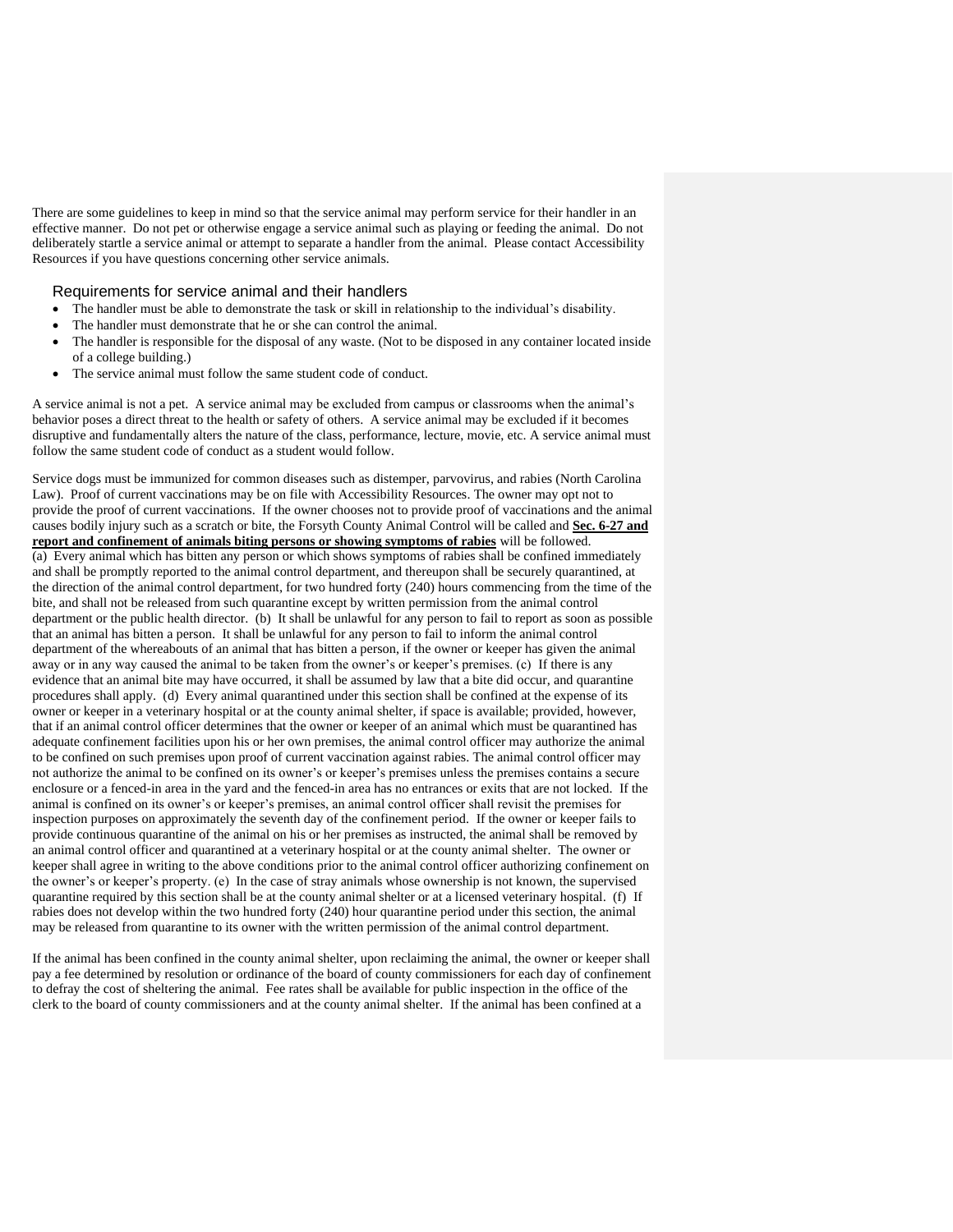veterinary hospital, upon reclaiming the animal, the owner or keeper shall pay the board fee determined and charged by the veterinary hospital.

[Forsyth County Codes of Ordinance for Animals](http://library.municode.com/index.aspx?clientId=10707) (open in new window)

[https://library.municode.com/nc/forsyth\\_county/codes/code\\_of\\_ordinances?nodeId=CH6AN](https://library.municode.com/nc/forsyth_county/codes/code_of_ordinances?nodeId=CH6AN)

#### Definitions and Examples:

<span id="page-25-0"></span>A service animal (dog or miniature horse) is trained to work or perform a specific service or task for the benefit of the student with a disability. The service or task may include but is not limited to alerting a person about a sound, guiding a person along the street, pressing an elevator button, retrieving items, alerting others or standing guard if the individual is experiencing a seizure, or reminding the individual to take his or her medication.

An emotional support animal (could be any type of animal, fowl, reptile, etc.) is intended to provide support that will help alleviate a symptom or effect of the student's disability. For example, a student may feel less anxious while petting the animal or feel less lonely with the animal with them.

# **Evacuation Procedures for Students with Disabilities**

<span id="page-25-1"></span>It is important for students with disabilities to take responsibility for their own safety by participating in the mandatory practice drills. In order to ensure their safety, they take time to develop an emergency plan or a strategy in advance in each room that they will possibly be in daily. Accessibility Resources and Coordinator of Environmental Services are available to assist in developing an emergency plan. They can contact the ACCESSIBILITY RESOURCES Counselor(s) at (336) 734-7378 or (336) 734-7155 or [Email Accessibility](mailto:Email%20Disability%20Services)  [Resources\(](mailto:Email%20Disability%20Services)open in a new window) disabilityservices@forsythtech.edu

How they respond to an emergency depends on the type of emergency, the specific disability, the location on campus.

When evaluating specific needs in an emergency, it is important to think about evacuation needs (e.g., you use a wheelchair, a respirator, or have breathing or stamina difficulties).

## <span id="page-25-2"></span>Students with Mobility Disabilities

Elevators provide access for students with mobility disabilities to classrooms throughout campus. However, during an emergency such as a fire or tornado, elevators can be very dangerous and often cease working. Furthermore, elevators have been known to break down and at times leave people with mobility disabilities stranded on upper floors. As a result, it is unlikely that you will be able to evacuate without the assistance of others.

**The evacuation of a person who uses a wheelchair is best left to emergency personnel with extensive training in evacuation procedures and the proper equipment.** Asking untrained individuals to assist in evacuation could lead to injury to yourself or the person assisting you.

# **Do not use elevators during a fire, fire alarm, or fire drill!**

#### <span id="page-25-3"></span>Make a Plan

If you need assistance in making an evacuation plan, please contact Accessibility Resources at (336) 734-7378 or (336) 734-7155 or [Email for Accessibility Resources](mailto:disabilityservices@forsythtech.edu) (open in new window)

disabilityservices@forsythtech.edu. For every building in which you have class or work, learn the location or the area of refuge, which could include a stairway or an adjacent classroom/room with a fire rated door and walls, where you will await rescue during a fire.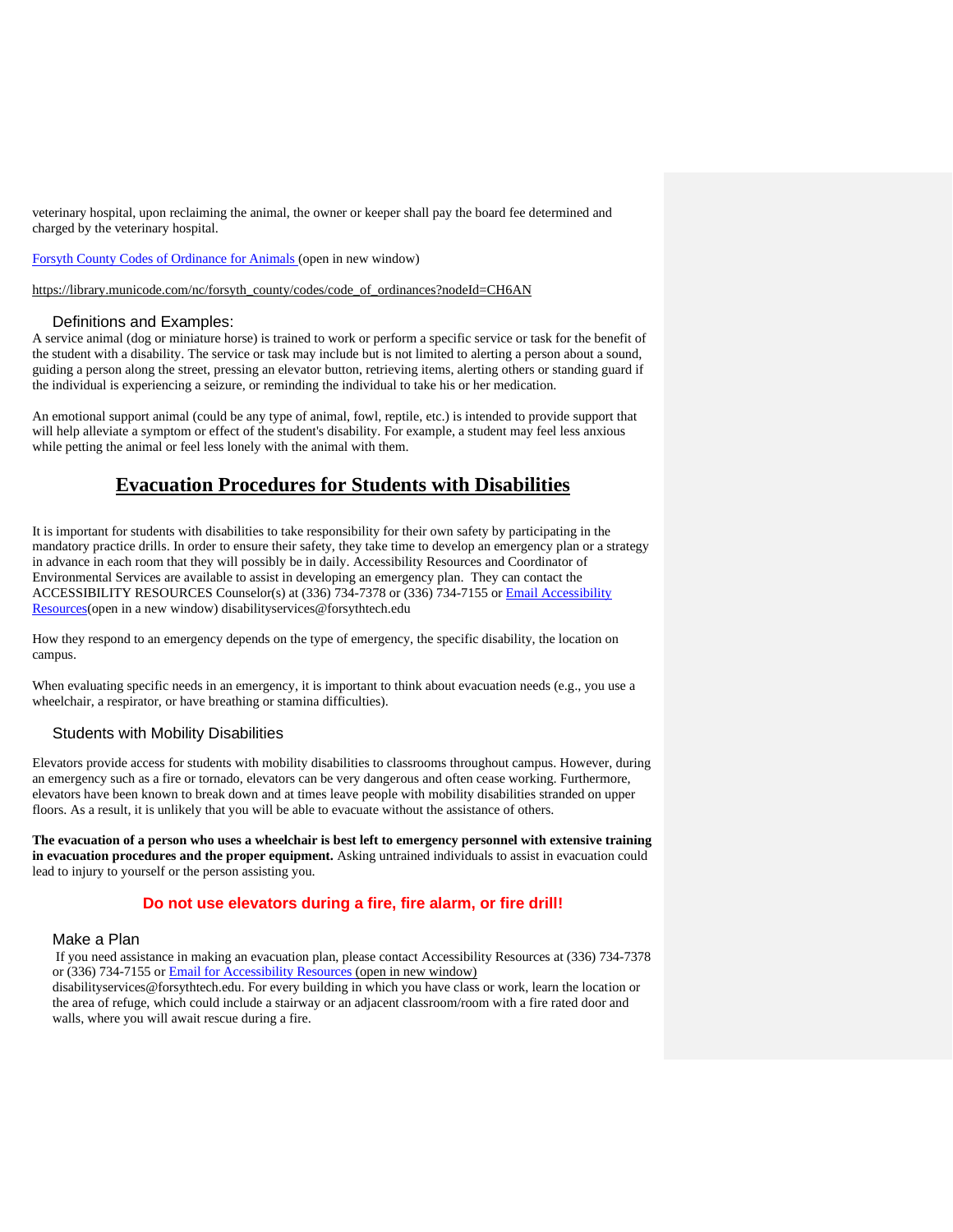A stairway must be large enough for you to sit without obstructing the flow of traffic as people exit the building via the stairway. Obstructing the flow of traffic could place you and others in danger. If using a stairway for an area of rescue is not feasible, therefore, this student would go to the stairwell that is closest to their classroom to the Area of Rescue Assistance and push the big red button. There is a panel downstairs that lights-up to tell the emergency personnel there is someone that needs rescue.

Also note any difficulty you might have opening the door and ask for assistance if necessary. In case of a tornado, you should locate an interior room or hallway without windows to wait for assistance.

As a student with a disability, it is important to take a responsibility for you own safety by participating in mandatory practice drills. The evaluation of a person who uses a wheelchair is best left to emergency personnel with extensive training in evacuation procedures and the proper equipment. Asking untrained individuals to assist in evacuation could lead to injury to yourself or the person assisting you. Please contact Accessibility at (336-734-7378 or 336-734-7155) or [Email for Accessibility Resources](mailto:Email%20for%20Disability%20Services) (open in new window) [disabilityservices@forsythtech.edu.](mailto:disabilityservices@forsythtech.edu)

#### Students with Seizure Disorders

<span id="page-26-0"></span>If you have a seizure disorder that is not controlled by medication and have seizures often, it is wise to alert your instructor to your condition and how you wish for them to respond should you have a seizure during class. Let them know what to expect if you were to have a seizure and steps to follow while waiting for emergency personnel. Emergency Services will be called for the student. The student has the right to refuse service once the emergency services have arrived on the scene. For additional information, you should refer your instructor to Accessibility Resources.

#### Students with Chronic Illnesses

<span id="page-26-1"></span>If you have a chronic illness, such as diabetes, which will require you to use items which may be hazardous to others (e.g. syringes), please contact the Coordinator of Environmental Services, at 734.7244. The Coordinator will provide you with information on how to safely dispose of these items.

## Students that are Blind or have Low Vision

<span id="page-26-2"></span>As a student who may be blind or have low vision, you should develop a plan of action for emergency situations as well. An ideal time to develop this plan is at the start of each semester as you work with a mobility and orientation specialist to locate your classrooms. The following steps can help to ensure your safety in an emergency. First, identify the emergency exit(s) that is closest to your classroom or workspace. Second, determine if you will need assistance in the event of emergency. If you will require assistance, discuss your specific needs with your instructor or supervisor.

#### Accessible Parking for Students with Disabilities

<span id="page-26-3"></span>Students needing to park in an accessible parking space on campus must obtain a state issued disabled license plate, placard, or disabled veteran's plate from the Division of Motor Vehicles (DMV). Forsyth Technical Community College does not grant temporary permits for accessible parking spaces to any student for any circumstance under state law. Accessible parking violators will be charged under North Carolina General Statute 20-37, punishment by a fine of \$250.

#### Wheelchair Accessibility

<span id="page-26-4"></span>The campus is accessible by wheelchair, as well as individual class buildings. In the event classrooms are not accessible, please contact Accessibility Resources immediately. All requests for accessible classroom space should be made to Accessibility Resources. As the campus grows and renovations occur, the College will be sensitive to the needs of students with wheelchairs and will strive to improve on wheelchair accessibility on the sidewalks, the entrances to buildings, and the location and functionality of elevators around the campus. Contact Accessibility Resources for further information or suggestions for campus improvement.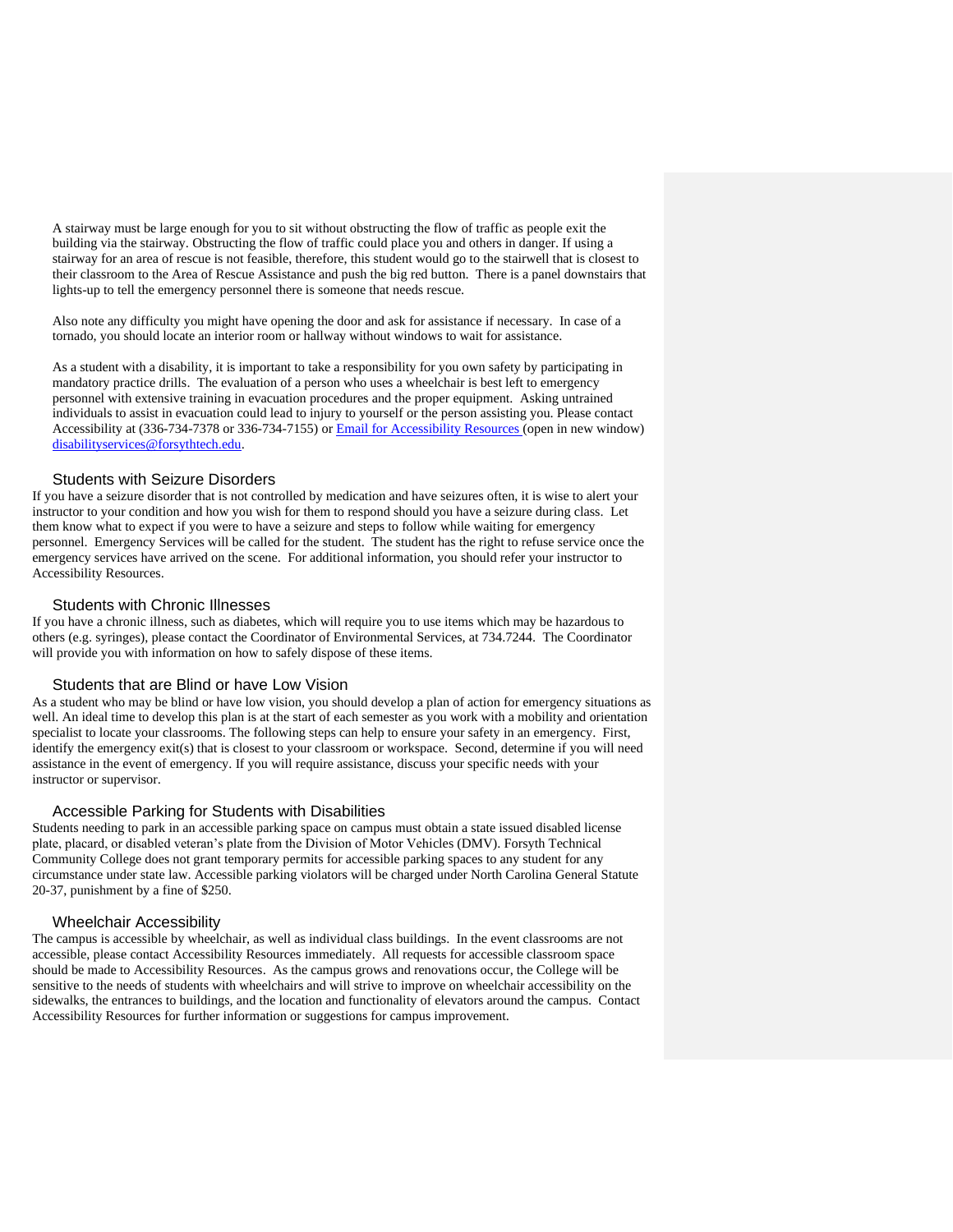# College Sponsored Programs

<span id="page-27-0"></span>Any student needing reasonable accommodations to attend or participate in any college-sponsored activity or event should contact Accessibility Resources for assistance with arrangements at least four weeks in advance, so arrangements can be made.

## <span id="page-27-1"></span>Medical

The College does not maintain a medical staff on campus or at its centers to administer to visitors, students, staff or faculty. Since all personnel and students reside off-campus, medical and dental care are an individual's responsibility. The College does not provide emergency treatment. If, however a student, faculty or staff member has a medical emergency on campus, immediately call the campus police at 7911 or dial 911.

# Forsyth Tech Bookstore Accommodations Procedures

<span id="page-27-2"></span>There are four accommodation options:

- 1) If a student is receiving any type of financial aid to purchase their books, they could give temporary power of attorney to someone that they trust to stand in the bookstore line and represent them to buy their books. The person that they give temporary power of attorney to would need their picture ID. If the student with disabilities is paying for the books themselves using cash, then the person does not need the temporary power of attorney.
- 2) A student with disabilities can order their books online using the bookstore website forsythtech.bncollege.com. They may use any credit or debit card, financial aid, or Barnes & Noble gift card as a form of payment. The student may pick up the order at the appropriate Forsyth Tech Bookstore location or have the materials shipped to their home.
- 3) A student with disabilities may bring their own medical device such as a wheelchair, a cane, a walker with wheels that has a seat attached to it for them to sit when needed.
- 4) A student with disabilities can come back during the financial aid period if they wish to not wait in line.

# <span id="page-27-3"></span>Informal Procedures for Resolving a Conflict

As outlined below students can consider using the identified organizational levels of administration or supervision to resolve their concerns. Students should talk with their instructor first to address a concern. If the concern persists, students should communicate with the following individuals in this order: The Department Chairperson, and the Dean for that division. It is encouraged that concerns and complaints be resolved in a respectful discussion at the most direct level. It is strongly recommended and expected that the student first discuss his/her complaint with the person against whom the complaint is being made. If circumstances of the complaint prevent the student from having this discussion, or if the complaint is not resolved, the student should discuss the complaint with the Department Chairperson, and then Dean for that division.

# **Grievance Policy for Accessibility Resources**

<span id="page-27-4"></span>At Forsyth Tech, we provide students reasonable accommodations when there is documentation of the disability. If a student feels his/her rights have been violated and/or does not agree with the decisions made by Accessibility Resources, they may appeal the decision. The student must put their grievance in writing asking for an appeal concerning the decisions made about accommodations they are asking for. Once the notice has been received, the Accessibility Resources Review Committee will be notified, and a meeting shall occur. The Accessibility Resources Review Committee consists of faculty/staff at Forsyth Tech in different areas of academia.

The Accessibility Resources Review Committee will review cases to formulate a proposed action regarding reasonable accommodations as it pertains to the student's disability, in view of the nature and extent of the disability, the student's compensatory skills, and course or program requirements.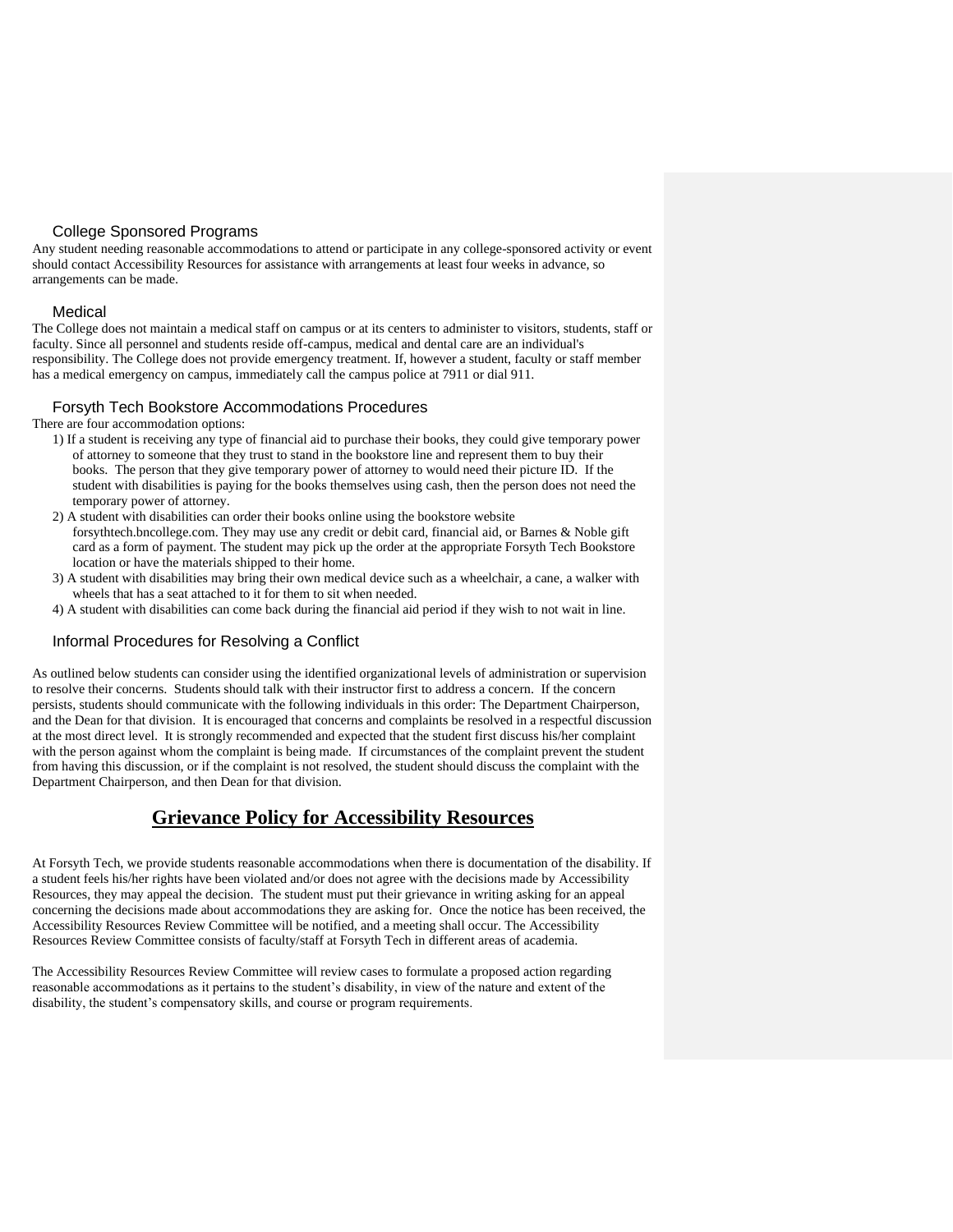At the close of the meeting, the committee will discuss all the issues pertaining to the case and will render a decision. The student will be notified in writing of the decision. If at that time the student still feels their rights have been violated, they may appeal the process.

The appeal will be heard under the following conditions within five business days of receipt of the confirmed appeal:

- 1. The student must submit a written statement explaining why they feel that they did not receive a fair hearing to the Vice President of Inclusive Excellence and Employee Care who will forward the statement of appeal to the committee chairperson. The chairperson may return the appeal to the student to clarify, provide additional information or to state reasons for the appeal. The chairperson may reject the appeal if policies and procedures have not been followed by the student or there is sound reason to reject the appeal.
- 2. The committee's review will focus primarily on whether due process was followed and secondarily on the appropriateness of the sanction not on the validity of existing policies of Forsyth Tech. The committee reserves the right to suggest to the Vice President of Inclusive Excellence and Employee Care that a current policy be examined for continued value to Forsyth Tech.
- 3. The committee will submit its recommendation to the Vice President of Inclusive Excellence and Employee Care, who will make a final decision and notify the parties involved.
- 4. Records of the proceedings of the Student Appeals Committee are available upon written request to the Vice President of Inclusive Excellence and Employee Care.
- 5. The student must obtain special permission from the Provost/Chief Academic Officer to attend classes pending resolution of the case on appeal.

# <span id="page-28-0"></span>Office of Civil Rights (OCR)

The mission of the Office for Civil Rights (OCR) is to ensure equal access to education and to promote educational excellence throughout the nation through vigorous enforcement of civil rights.

An individual can contact the Office for Civil Rights to report any educational discrimination of the basis of race, sex, disability, etc. and request information on civil rights compliance programs, procedures for filing discrimination complaints, or access to civil rights regulatory and policy documents. The Office for Civil Rights is in Washington, DC. Information can be obtained by phone (1-800-421-3481), TTY (1-877-521-2172) or email the **Office of Civil Rights** (open in new window) ocr@edu.gov.

## <span id="page-28-1"></span>**Confidentiality**

In accordance with the law, specific information regarding a student's disability will not be shared with a third party, including faculty, without the student's expressed permission to do so. Please discuss accommodations in a private setting. If an email needs to be sent to the student regarding accommodations, the only other party, which should be copied on the email, is an Accessibility Resources counselor (if needed).

NOTE: The student has the right not to disclose specific information regarding his/her disability to his/her instructor. However, Accessibility Resources staff encourage students to do so where appropriate. Information disclosed to the faculty by the student or Accessibility Resources staff should not be disclosed to any other individual without approval by the student. **At no time is the student with a disability to be identified within the classroom or outside of class in front of others**.